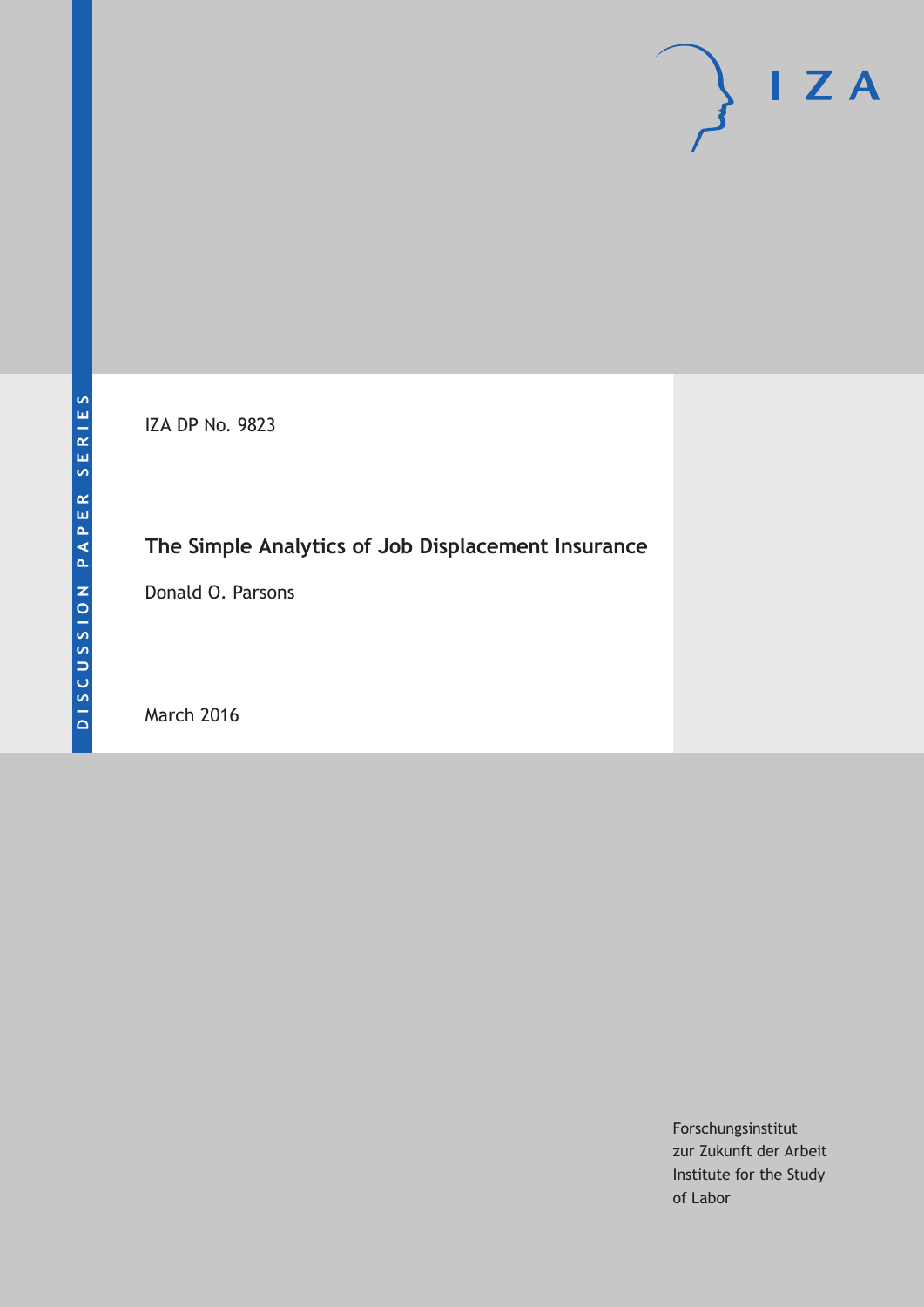# **The Simple Analytics of Job Displacement Insurance**

### **Donald O. Parsons**

*George Washington University and IZA* 

### Discussion Paper No. 9823 March 2016

IZA

P.O. Box 7240 53072 Bonn **Germany** 

Phone: +49-228-3894-0 Fax: +49-228-3894-180 E-mail: iza@iza.org

Any opinions expressed here are those of the author(s) and not those of IZA. Research published in this series may include views on policy, but the institute itself takes no institutional policy positions. The IZA research network is committed to the IZA Guiding Principles of Research Integrity.

The Institute for the Study of Labor (IZA) in Bonn is a local and virtual international research center and a place of communication between science, politics and business. IZA is an independent nonprofit organization supported by Deutsche Post Foundation. The center is associated with the University of Bonn and offers a stimulating research environment through its international network, workshops and conferences, data service, project support, research visits and doctoral program. IZA engages in (i) original and internationally competitive research in all fields of labor economics, (ii) development of policy concepts, and (iii) dissemination of research results and concepts to the interested public.

IZA Discussion Papers often represent preliminary work and are circulated to encourage discussion. Citation of such a paper should account for its provisional character. A revised version may be available directly from the author.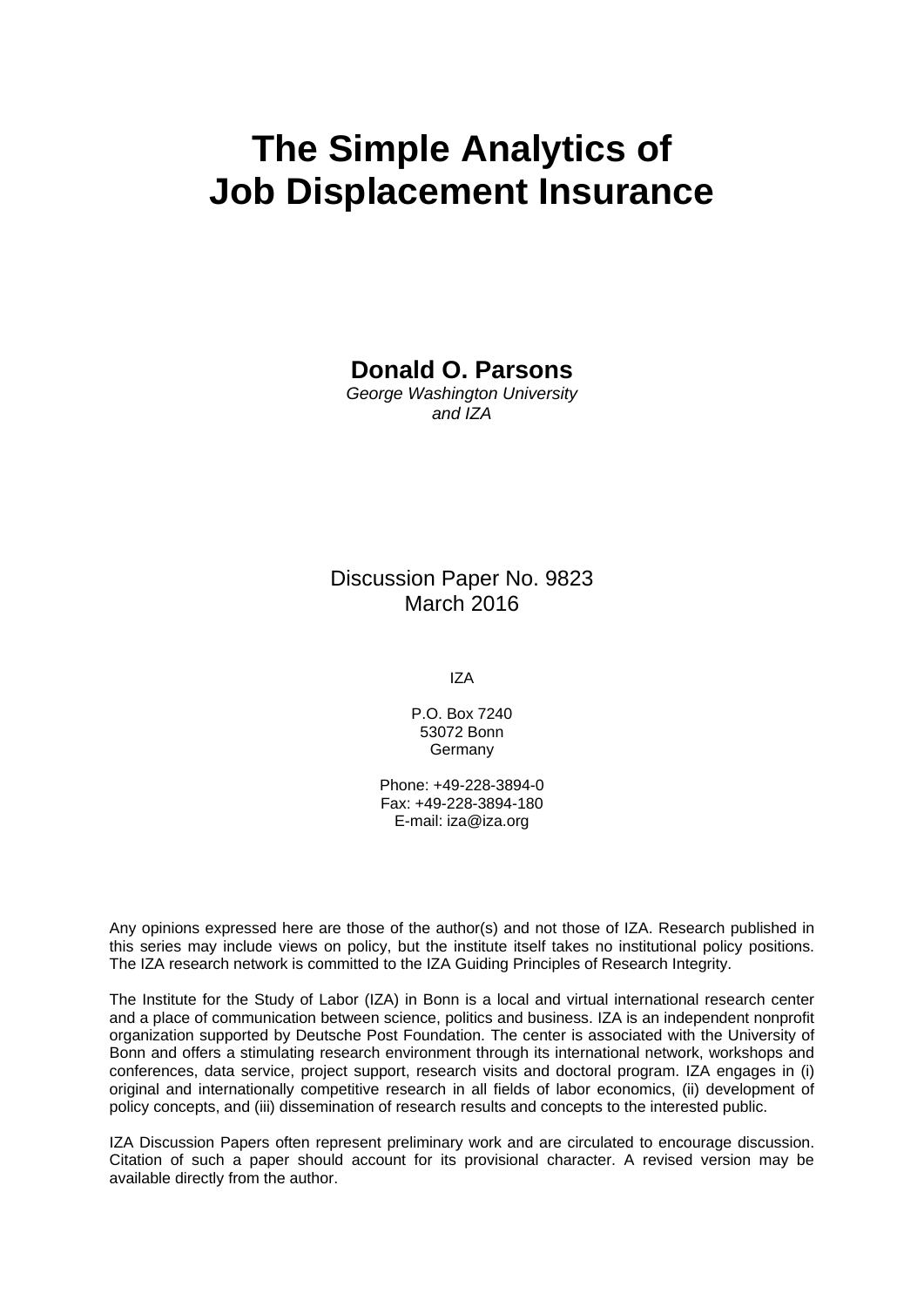IZA Discussion Paper No. 9823 March 2016

## **ABSTRACT**

# **The Simple Analytics of Job Displacement Insurance\***

Job displacement in the U.S. is a serious threat to the earnings of long-tenured workers, through both (i) unemployment spells and (ii) reduced reemployment wages. Although full insurance requires both unemployment benefits and wage insurance, supply difficulties limit actual-loss insurance, and separation packages typically include partial unemployment insurance and scheduled (fixed sum) severance pay. The design of this two dimensional package requires a systems approach as well as a generalized replacement ratio measure of adequacy). Job search moral hazard and layoff moral hazard (firing costs), individually and in combination, introduce potentially serious contracting concerns. Economic theory provides a practical guide to the integration of these insurance instruments in this complex planning environment. One important implication: given the structure of earnings losses at displacement in the U.S., severance pay should increase with length of service in the firm ("tenure"), which is common, and unemployment insurance benefit levels should fall, which is not.

JEL Classification: J65, J41, J33, J08

Keywords: job displacement, unemployment insurance, wage insurance, severance pay, moral hazard, insurance adequacy, replacement rate

Corresponding author:

 $\overline{a}$ 

Donald O. Parsons Economics Department George Washington University 2115 G Street NW, Monroe Hall 368 Washington, DC 20052 USA E-mail: dopars@gwu.edu

<sup>\*</sup> This paper had an unusually long gestation time. Early versions circulated under the titles "Private Job Displacement Insurance: Information Asymmetries and Separation Pay Design" and "Double-Sided Moral Hazard In Job Displacement Insurance Contracts." Detailed comments on early drafts by Bryan Boulier, Timothy Perri, and Torben Tranæs are gratefully acknowledged, as are comments by seminar participants at the Economic Policy Research Unit (EPRU) and the Center for Applied Microeconometrics (CAM), both at the University of Copenhagen; the Korea Labor Institute (Seoul, Korea); the World Bank/IIASA/Ludwig Boltzmann Institute International Workshop on Severance Pay Reform (Laxenberg/Vienna); the U.S. Bureau of Labor Statistics; George Washington University; and Ohio University.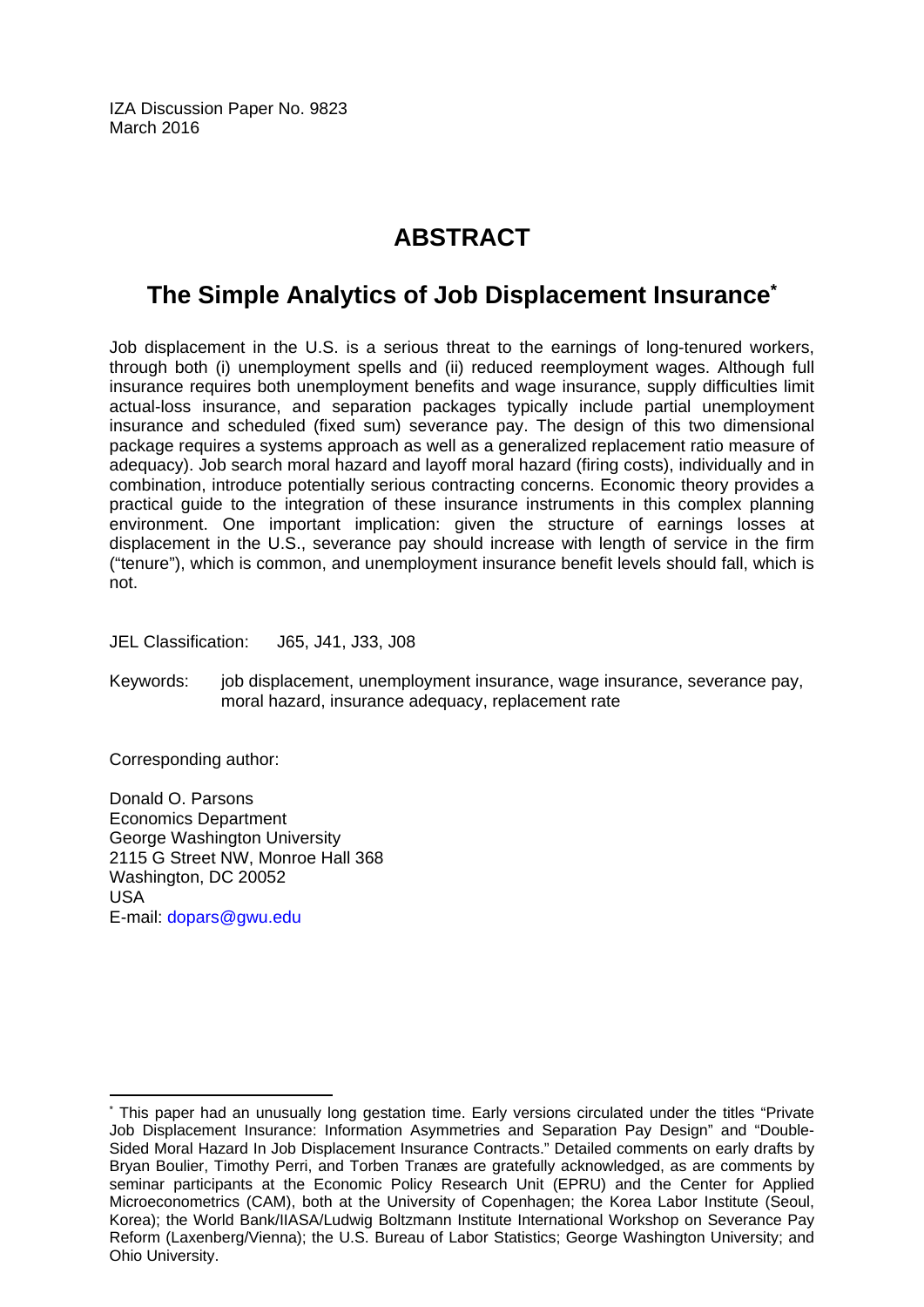#### **I. Introduction**

1

Earnings losses following job displacement are large for long-tenured workers in the United States and similar economies (Canada and the United Kingdom).1 These losses arise from a combination of unemployment spells and lower wages on the next, reemployment job. Of the long-tenured (three or more years of service) workers in the 2012 Displaced Workers Survey displaced between 2009 to 2011, only 56 percent were employed in January of 2012, with another 26.7 percent unemployed and the remainder (17.4 percent) out of the labor force altogether, BLS (2012). Post-displacement employment prospects drop sharply with age (and presumably years of service), Figure 1, Panel A. For the reemployed, expected wage losses upon reemployment are also substantial and strongly tied to job tenure. Farber (2004), analyzing various Displaced Worker Surveys (DWS), found a systematic, positive relationships between the earnings losses of reemployed workers and the years of service (or tenure) of the worker, Figure 1, Panel B. Losses increase systematically with job tenure: 3.4% at 1 to 3 years of tenure, 10.1% at 4 to 10, 20.5 percent at 11 to 20, and 28.1% at greater than 20.2

#### <Figure 1>

Consumption studies indicate that these large losses for long-tenured workers are poorly insured. This is not because the risks are unknown or unattended to. In the U.S. the workforce is covered by public unemployment insurance and often by employer-provided severance pay. Internationally, mandated severance pay is pervasive as is government supplied unemployment insurance elsewhere in the industrialized world, Holzmann et al (2012). This study highlights the importance of treating unemployment insurance and severance pay as an integrated job separation benefit package.<sup>3</sup>

<sup>1</sup> Surveys of the U.S. displacement loss literature include Jacobson, LaLonde, and Sullivan (1993a,b), Fallick (1996), Kletzer (1998), and Farber (2004, 2011). See the contributions in Kuhn (2002) for an international perspective.

 $2 \overline{2}$  All values converted to percentage change from differences in natural logs in the original.

<sup>&</sup>lt;sup>3</sup> Parsons (2015) provides an overview of job displacement insurance, including a review of relevant consumption studies.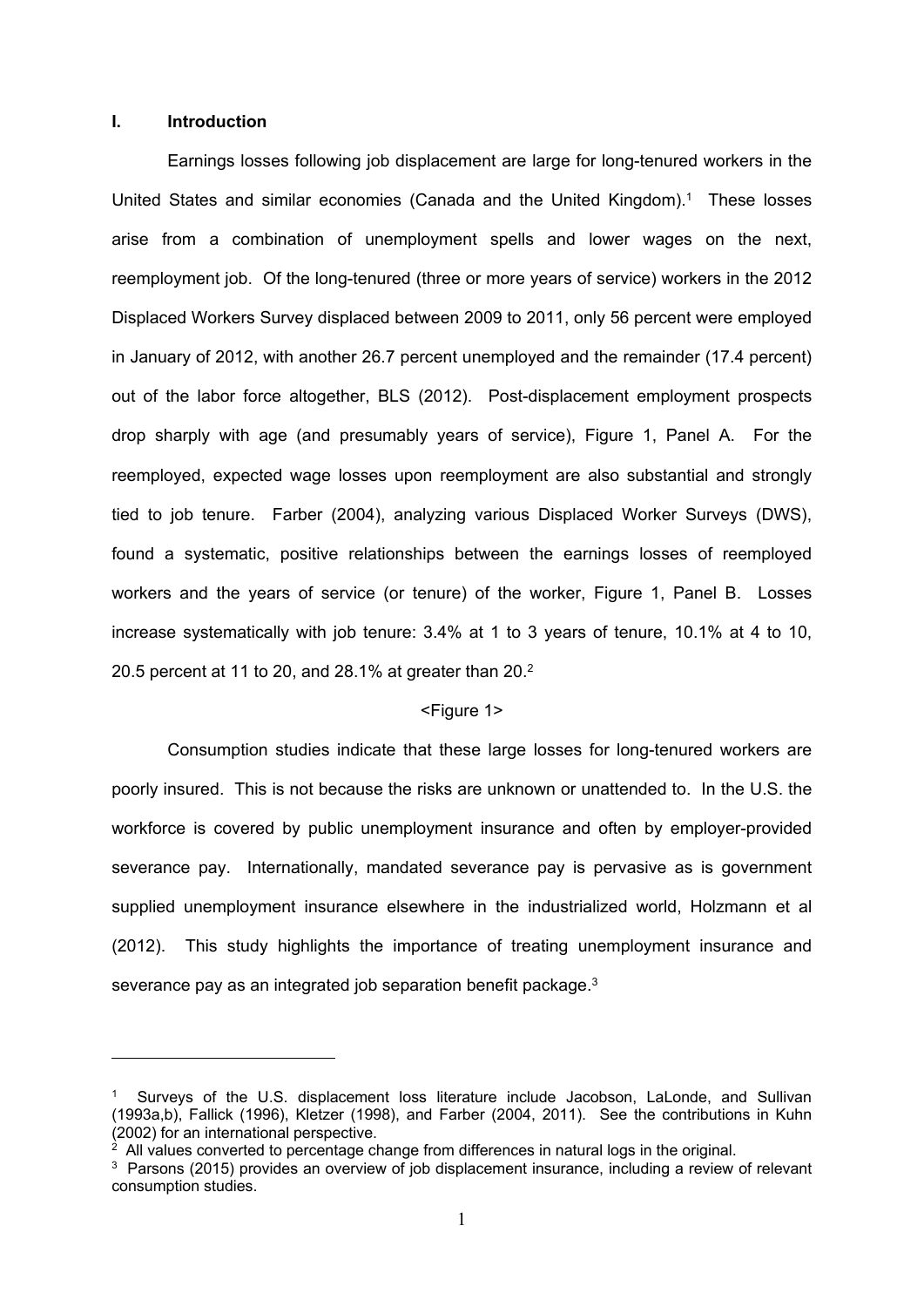The early employment contracting literature considered severance pay as an alternative to unemployment insurance in second-best contracts, Baily (1977), but severance pay also arises as scheduled wage insurance. The full job displacement insurance design question does not arise in many optimal unemployment insurance studies: (i) because the models ignored reemployment altogether, presumably in order to focus on unemployed status, or (ii) because reemployed workers were assumed to receive wage offers equal to those in the displacing job.4

In order to develop a deeper understanding of the coordination of the two primary instruments (unemployment benefits and severance pay), a single period contracting model is employed.<sup>5</sup> A plausible outline of the first-best package is straight-forward and requires little formal motivation—severance pay serves as wage insurance, covering the expected earnings losses (reemployment earnings less prior earnings), while unemployment insurance covers the loss of *reemployment* earnings during the unemployment spell. 6 In the model developed below, with additively separable state utility functions (in consumption and leisure), insurance will be complete in the absence of administration costs and information problems.7

The literatures on unemployment insurance and severance pay have focused on asymmetric information problems. The unemployment insurance literature has concentrated on search moral hazard concerns--the need to induce workers to search appropriately and reveal the receipt of job offers in this model. $8$  The severance pay (mandates) literature has

<sup>4</sup> Again see the general discussion in Parsons (2015).

<sup>&</sup>lt;sup>5</sup> Reviews of the employment contracting literature include Parsons (1986), Malcomson (1999), and Salanié (2005).

<sup>&</sup>lt;sup>6</sup> Full reemployment wage insurance would require pooling of the earnings of the winners and the losers, but this has not been seriously proposed. Most policy designers propose a negative option payment—for those who make losses, some fraction of the losses will be paid through premiums from all, Baily, Burtless, and Litan (1993). For additional discussions, see Parsons (2000), Kling (2006), and LaLonde (2007).

 $7$  Parsons (2016) provides a discussion of alternative utility functions and their implications.

<sup>&</sup>lt;sup>8</sup> Excellent reviews of the optimal unemployment insurance literature include Karni (1999), Holmlund (1998), and Fredriksson and Holmlund (2006).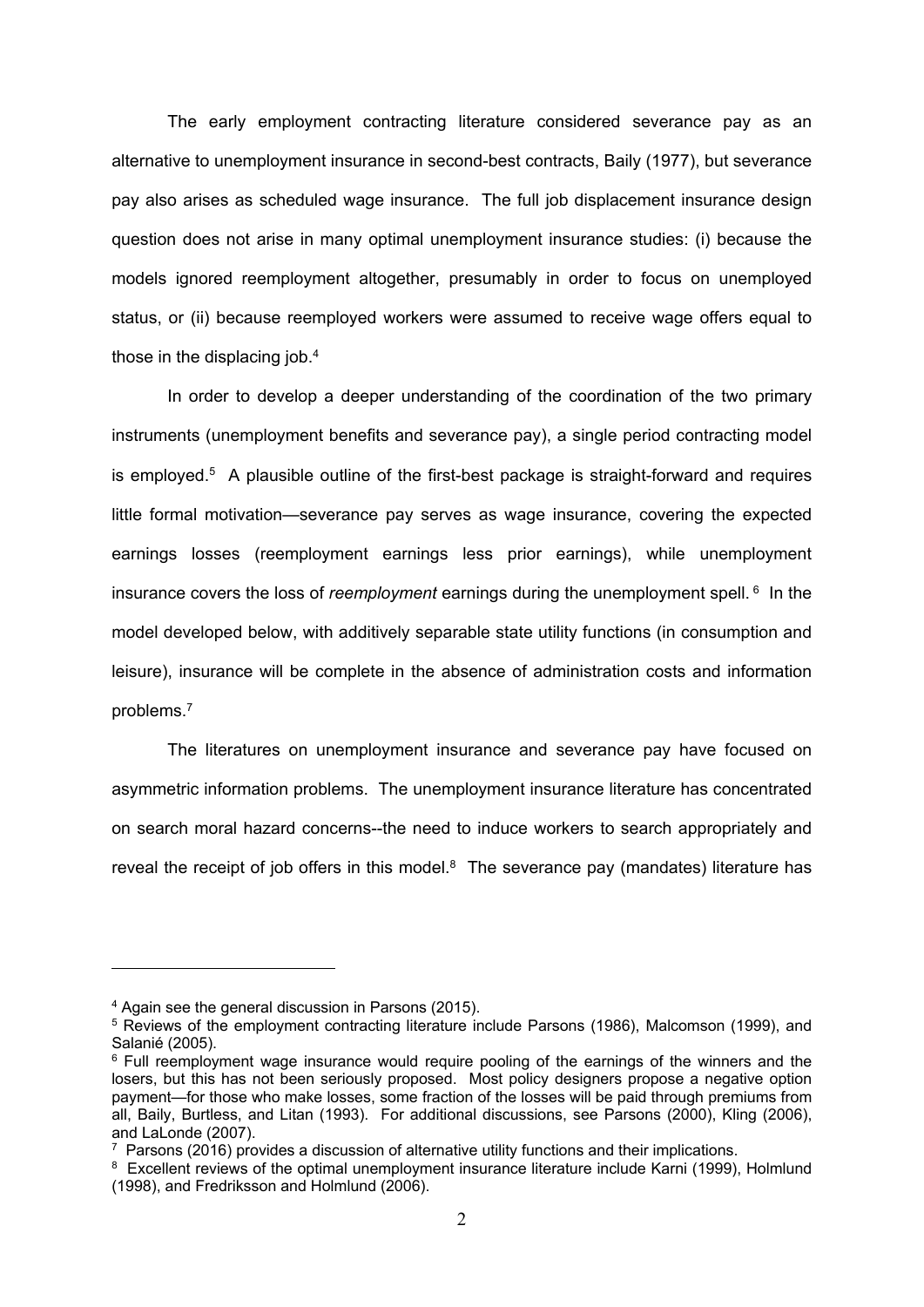focused on "firing cost" problems, or what will be labeled here "layoff moral hazard".9 Search moral hazard is linked with unemployment benefits, but layoff moral hazard is a more general, purely financial consideration that requires additional discussion. If the firm is the insurer of job separation and simultaneously is the only agent with reliable information on its own labor demand conditions, it has an incentive to misreport business conditions if job separation costs are onerous. Most severance plans are designed as government mandates of private firm provision and immediately raise layoff-moral-hazard concerns as do voluntarily provided severance plans. Because most unemployment insurance systems are government operated, with no user cost elements, such systems raise no layoff moral hazard concerns, although the U.S., with substantial experience rating of benefits, is an exception. Clearly both moral hazard issues may affect job displacement insurance systems.

The paper proceeds as follows. The single-period contracting model of job displacement insurance is first introduced, and the first-best (full information) contract derived; the distinct roles of wage insurance and unemployment insurance in the ideal layoff contract emerge. Not surprisingly, the ideal contract is sensitive to reemployment market characteristics. The two dimensional system requires a generalized replacement rate measure of insurance adequacy, not one solely based on the ratio of unemployment benefits to pre-unemployment wages.

The search moral hazard problem and contract adaptions to it are then introduced in Section III. The need to induce revelation of private information on job offer receipt naturally leads to restrictions on the generosity of unemployment insurance and the expansion of severance pay, as Baily (1977) conjectured. The position of this wedge between unemployment benefits and reemployment wages is shown to vary across the business cycle relative to the wages of retained workers in an intuitive way. The impact on the layoff

<sup>&</sup>lt;sup>9</sup> The empirical firing cost literature is voluminous. Buechtemann (1992) provides an accessible introduction to the debate. See Heckman and Pages (2004) and Parsons (2012, 2013) for recent reviews.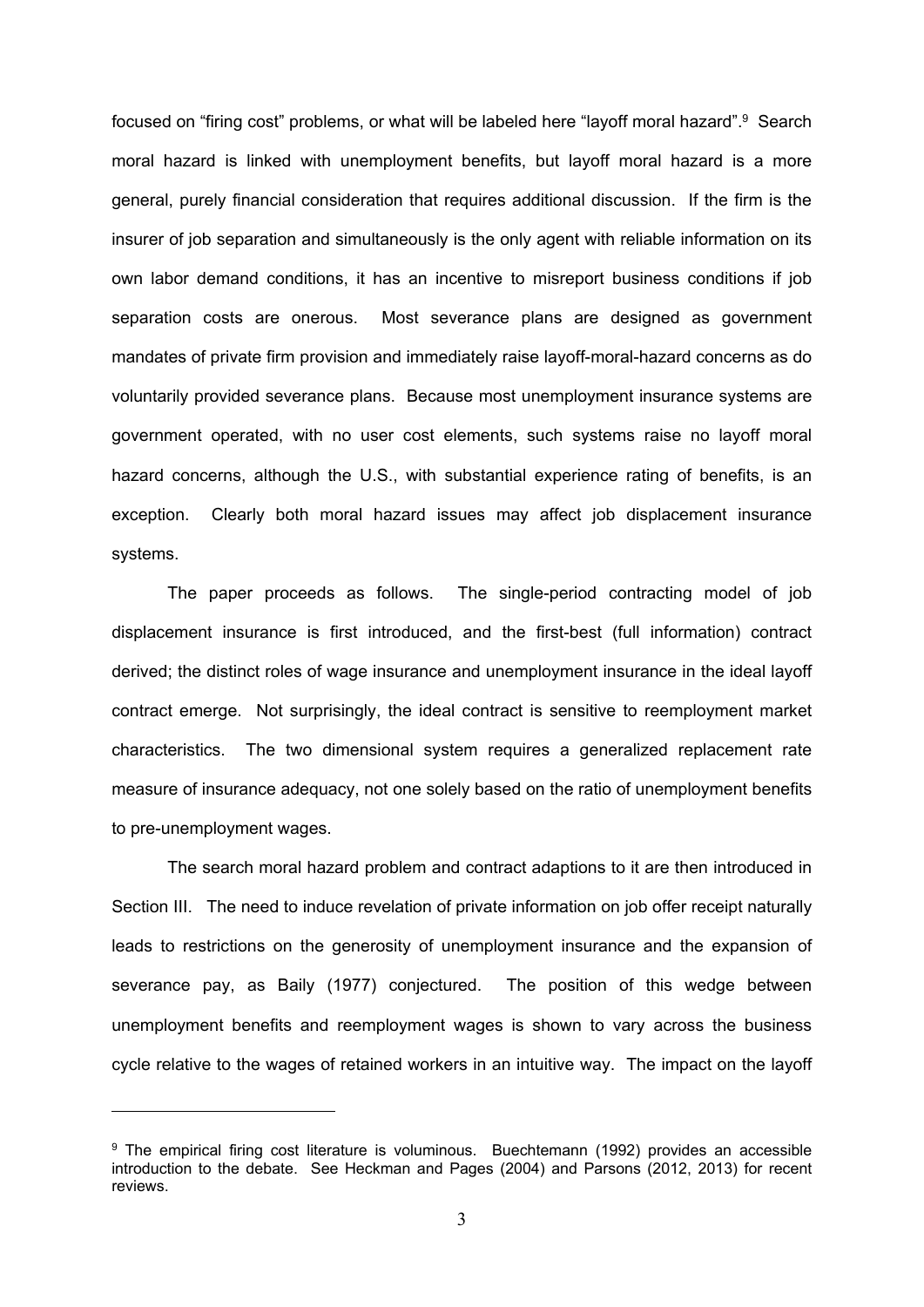contract terms (and likelihood of guaranteed employment contracts) of layoff moral hazard is developed in Section IV, and the dual moral hazard model—the contract that emerges if both search and layoff moral hazard are present—in Section V. The impact of market conditions and information access on optimal program design is illustrated with a numerical example in Section VI. The theory, combined with the empirical regularities on job displacement earnings losses, generates a guide for designing job displacement packages, Section VII. Section VIII concludes.

#### **II. A Full Information Model of Private Job Displacement Insurance**

Consider the ideal employment contract. Under the assumption of full information and risk-averse workers, risk-neutral, profit-maximizing firms will release workers if and only if it is efficient to do so, and will supply the ideal insurance package if it is. Consider a single period model<sup>10</sup> with homogeneous workers and two types of firms/jobs: (i) one that requires substantial advance planning, which will be called the contract market, and (ii) one that does not, the spot market. At the beginning of the period, workers are free to choose jobs, contract or spot. Planning has its rewards and the worker's *maximum* productivity in the contract market is higher than in the spot market. However, employment in the contract market is not without risk; the contract market is subject to the possibility of a negative demand shock. The size of this shock is fixed to the firm (although it may vary across industries and occupations). The contract employer can, of course, cushion the impact of earnings loss on worker consumption and will have an incentive to do so if administrative costs are small. The nature of the employment contract will be a function of these factors and also of the distribution of information across agents.

The value of a worker's product within the contracting firm is a random variable, which depends on the state of product demand. For simplicity assume only two mutually

<sup>&</sup>lt;sup>10</sup> Azariadis (1975), Rosen (1985), and Blanchard and Tirole (2008), among others, employ single period models.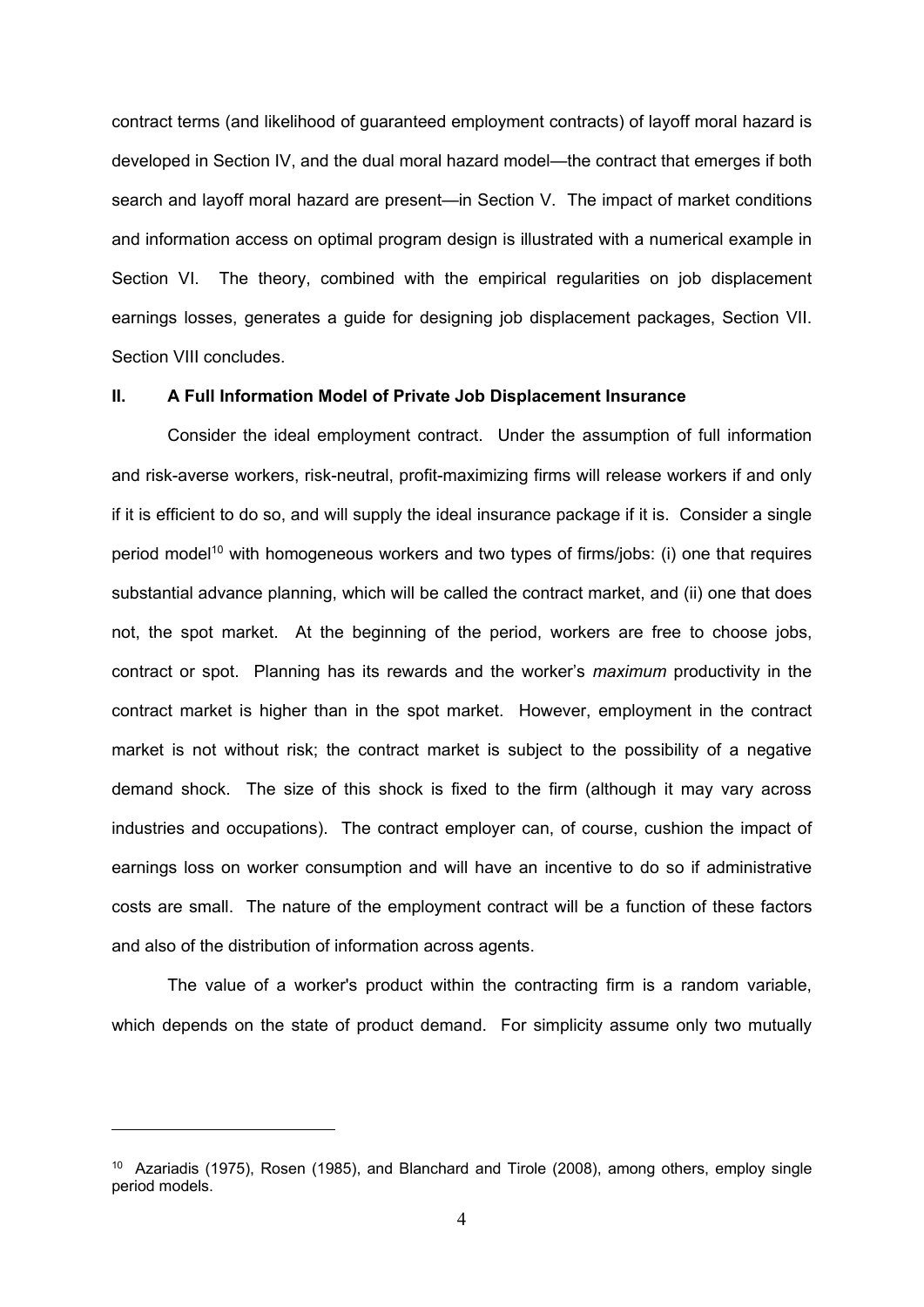exclusive and exhaustive demand states,  $S_i$ , i = 1,2, with a probability  $\rho$  that  $S_1$  will occur.<sup>11</sup> Label  $S_1$  and  $S_2$  as the high-demand (good) state and low-demand (bad) state respectively. Productivities in the contract firm in the two states are:

| <b>State</b> | Probability | Productivity                     |  |
|--------------|-------------|----------------------------------|--|
| $S_1$ :      | ρ           | v, v > 0                         |  |
| $S_2$ :      | 1-o         | $\theta$ v, $0 \leq \theta$ < 1. |  |

An independent spot market exists. Denote the spot market (and reemployment) job offer by  $W<sup>R</sup>$ . Spot market jobs are available to a subset of displaced workers who must hastily explore the spot market after learning of a contract firm's layoff decision. Denote the probability of receiving a spot market job offer  $W^R$  ( $W^R < v$ ) following displacement from a contract job by  $\varphi$ ,  $0 \le \varphi \le 1$ .

The worker is assumed (i) to be an expected utility maximizer, (ii) to have an additively separable utility function in consumption and leisure, (iii) to be risk averse in consumption, and (iv) to face a dichotomous (zero-one) work choice. The worker's utility function can then be represented by:

$$
U = u(C) \t\t \text{if employed,} \t\t (1a)
$$

$$
U = u(C) + \ell, \ell > 0;
$$
 if unemployed, (1b)

where  $u(C)$  is an increasing, concave function. This specification implies that workers facing a costless, competitive insurance market will equalize consumption across states, which of course implies that the worker is better off in the layoff state because of the additional leisure.12 Assets and debts are zero by assumption, and consumption in this single period model therefore is equal to income. Worker risk is a function of the variability of productivity in the firm, the state of labor market demand external to the firm

<sup>11</sup> Azariadis (1975) considers a set of productivity outcomes, Rosen (1985) a continuum, but these do not affect the basic structure of the insurance schemes and add substantially to the complexity of the model. The firm size issue embedded in these models is also ignored here.

 $12$  This utility structure is used, for example, in Shavell and Weiss (1979) and Hopenhayn and Nicolini (1997). Again see Parsons (2016) for a discussion of alternative utility functions and their implications.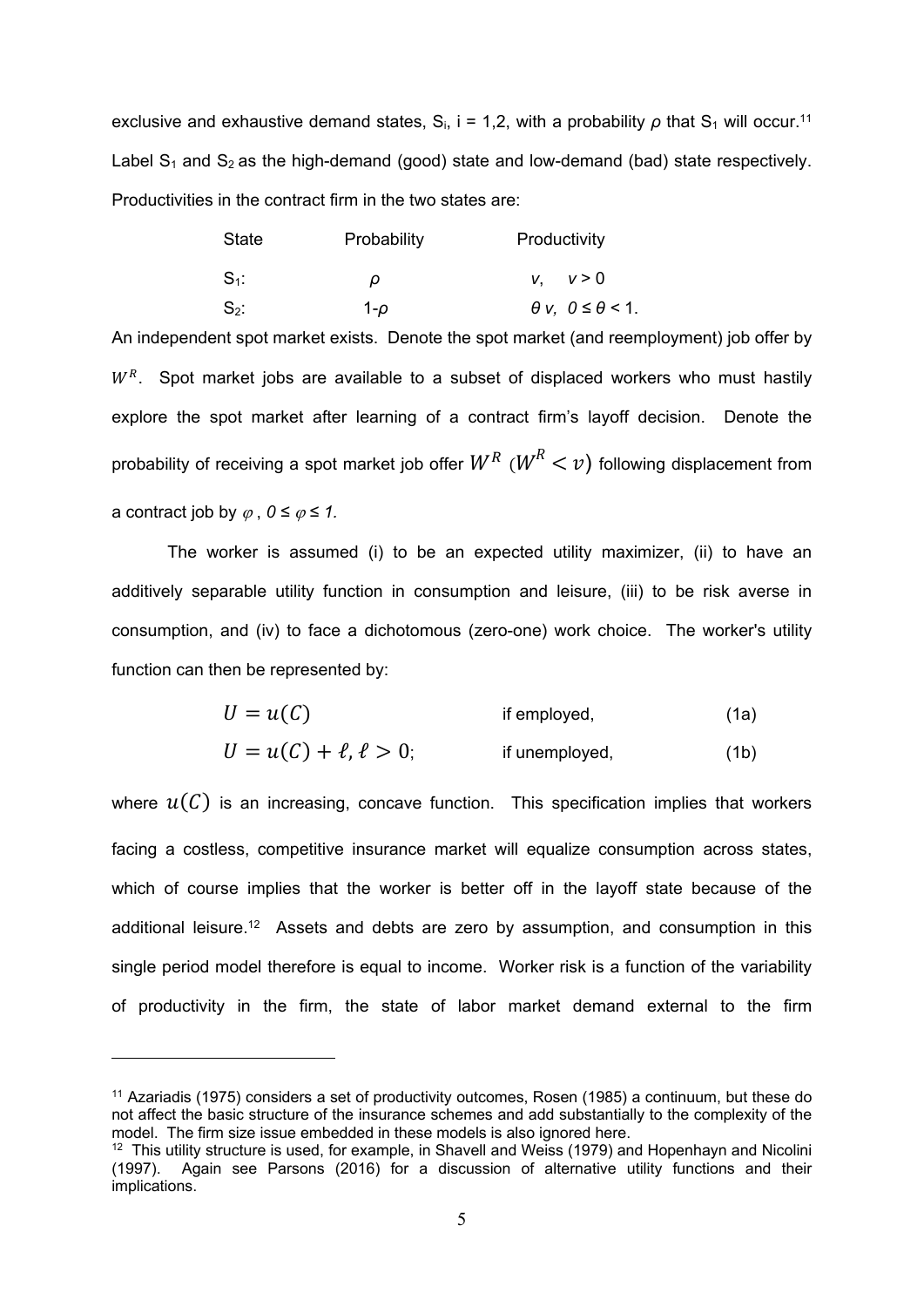(reemployment probabilities and reemployment wage), and of course the contract the worker and firm negotiate to moderate contingencies.

Two distinct contract forms may be offered in this environment by the firm:

### **GUARANTEED EMPLOYMENT (GE) LAYOFF WITH SEPARATION BENEFITS (LAYOFF)**

The GE contract requires specification of wages in both high and low demand states (*W1, W2*):

| GE.             |       |       |                 |
|-----------------|-------|-------|-----------------|
| <b>CONTRACT</b> |       |       |                 |
| <b>STATE</b>    | PROB. | PROD. | <b>CONSUMPT</b> |
|                 |       |       |                 |
| 1 (retained,    |       | v     | $W_1$           |
| good state)     |       |       |                 |
| 2 (retained,    | 1- p  | θv    | $W_2$           |
| bad state)      |       |       |                 |
|                 |       |       |                 |

If the contracting firm retains workers in the low demand state as well as the high (the GE contract), the firm's expected profits  $(\pi)$  are:

$$
E(\pi) = \rho[v - W_1] + (1 - \rho)[\theta v - W_2]
$$
 (GE) (2a)

The LAYOFF contract requires specification of the wage in the high demand state (*W1*) and the separation package in the low. The separation package is characterized by the vector (*B, b*), where again *B* denotes lump sum severance benefits and *b* denotes unemployment-conditioned benefits. In this model, contract workers end up in one of three circumstances: (1) retained by the contracting firm, (2) laid off with a reemployment job offer *WR*, or (3) laid off with no job offer (unemployed). *If the job offer is accepted, outcome*  probabilities, worker productivities, and consumption under LAYOFF contracts are:

| LAYOFF          |                          |       |                 |
|-----------------|--------------------------|-------|-----------------|
| <b>CONTRACT</b> |                          |       |                 |
| <b>OUTCOME</b>  | PROB.                    | PROD. | <b>CONSUMPT</b> |
|                 |                          |       |                 |
| 1 (retained)    |                          | v     | $W_1$           |
| 2 (layoff,      | $(1-\rho)$ $\varphi$     | WВ    | $B+W^R$         |
| reemployed)     |                          |       |                 |
| 3 (layoff, not  | $(1-\rho)$ $(1-\varphi)$ |       | $B + b$         |
| reemployed)     |                          |       |                 |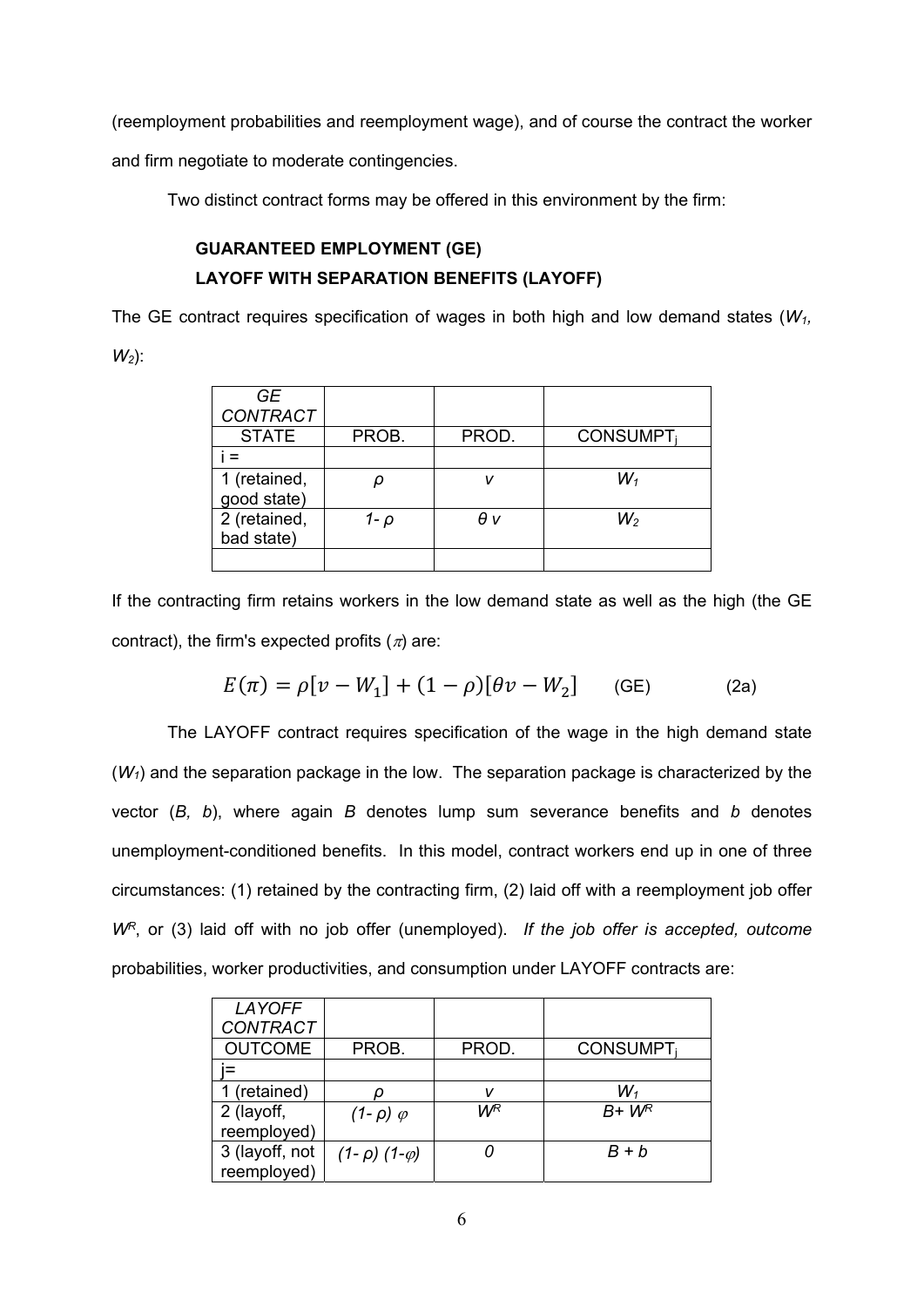If the firm retains workers only in the good state (LAYOFF), the firm's expected profits are:

$$
E(\pi) = \rho[v - W_1] - (1 - \rho)[B + (1 - \varphi)b]^{13} \quad \text{(LAYOFF)} \tag{2b}
$$

In the analysis to follow, optimal contract features will be characterized by maximization of worker expected utility for a given level of expected profits.

The full information insurance outcome is intuitive in these simple contracts with state independent utility functions. In both the GE and LAYOFF contracts, the worker and the firm negotiate an employment contract that offers the worker complete consumption insurance. Under the GE contract, worker consumption in the two demand states will be equal. Under the zero (expected) profit constraint:

$$
C_i = W_i = \overline{I}, \qquad i = 1, 2. \tag{3a}
$$

where  $\bar{I} = \rho v + (1 - \rho)\theta v$ , the worker's expected productivity if employed in both states.

The optimal LAYOFF contract will also smooth consumption perfectly across outcomes:

$$
C_j = \overline{I}, j=1,2,3 \tag{3b}
$$

where  $\bar{\bar{I}} = \rho v + (1 - \rho) \varphi W^R$ , the worker's expected productivity under the assumption that she works when jobs are offered. The optimal LAYOFF consumption plan can be implemented by the following contract terms:

$$
W_1^* = \overline{I}.
$$
 (4a)

$$
b^* = W^R
$$
, and (4b)

$$
B^* = \overline{I} - W^R. \tag{4c}
$$

Note the distinct roles played by unemployment insurance and severance benefits. In this framework: severance benefits cover the reemployment wage losses common to all displaced workers, unemployed or reemployed, and unemployment insurance payments

<sup>&</sup>lt;sup>13</sup> Wages in the good state  $(W_1)$  will of course differ in the two contracts.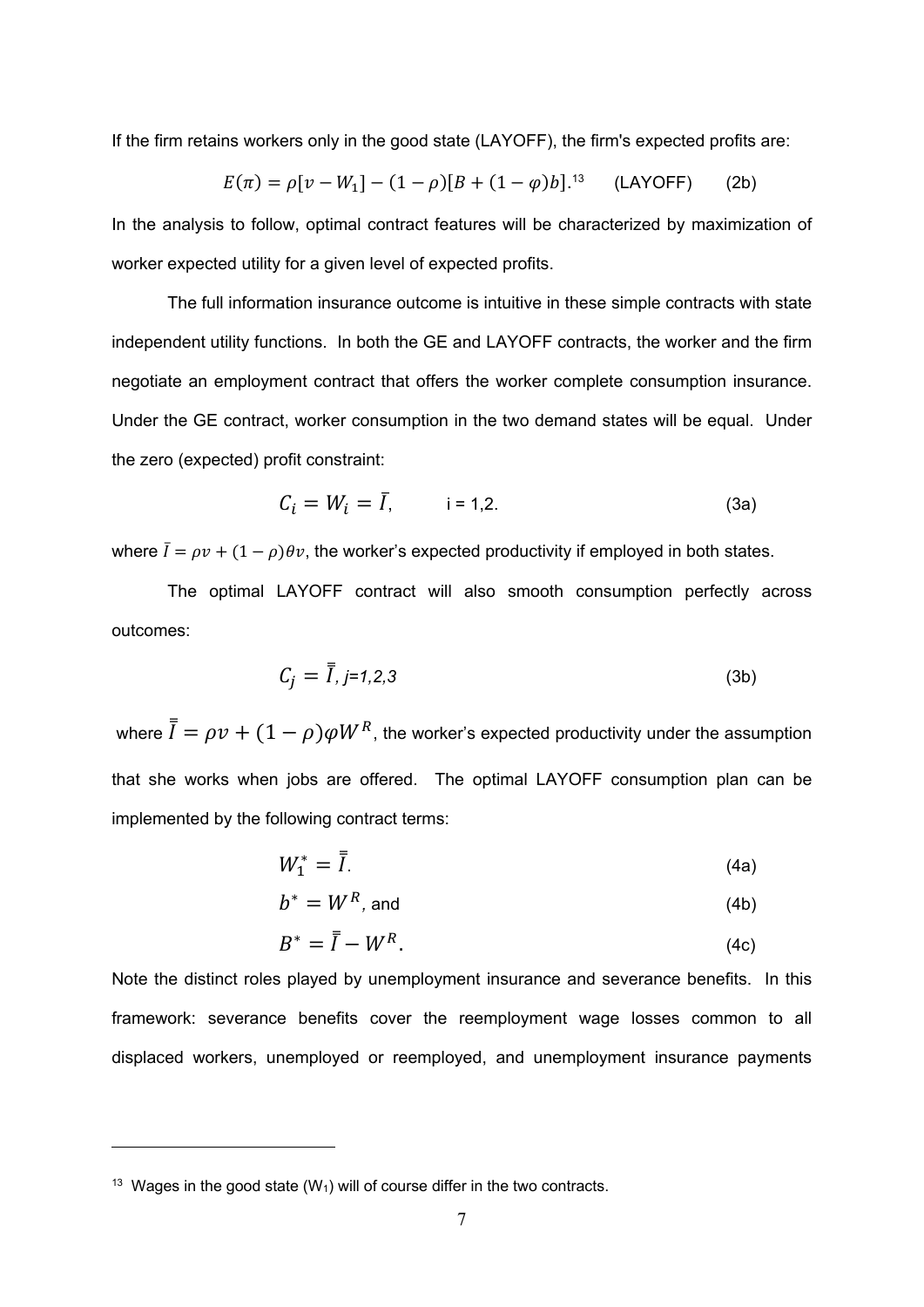cover the additional losses by workers who cannot find reemployed. The severance benefit is essentially (scheduled) wage insurance.

The two dimensions of JDI benefits require a generalized replacement rate measure of program adequacy. The traditional UI replacement rate measure,

$$
RR(UI) = \frac{b}{W_1} * 100\%
$$

Is less than one hundred percent in the ideal package as long as the displaced worker faces any reemployment wage losses. The *generalized* replacement rate measure would be:

$$
RR(JDI) = \frac{c_3}{c_1} * 100\% = \frac{B+b}{W_1} * 100\%,
$$

and will be one hundred percent in the first best contract under this utility assumption.<sup>14</sup>

The efficient contract form, GE or LAYOFF, will of course depend on which is valued most highly by the worker. The worker will uniquely prefer the GE contract if:

$$
\omega \equiv u(C^*) - u(C^{**}) - (1 - \rho)(1 - \varphi)\ell > 0, \tag{5}
$$

where

1

$$
C^* = \rho v + (1 - \rho)\theta v \equiv \bar{I}, \text{and} \qquad \qquad \text{(GE)} \tag{6}
$$

$$
C^{**} = \rho v + (1 - \rho)\varphi W^R \equiv \overline{I}.
$$
 (LAYOFF) (7)

Equations (6) and (7) represent consumption in the first-best model in the GE and LAYOFF contracts respectively. Inspection of Equations (5)-(7) reveals that the GW contract will be preferred (i) the *smaller* the productivity contraction in the low demand state (the *larger θ*), (ii) the *lower* the reemployment wage  $W^R$ , and (iii) the *less valued* is leisure time  $(R)$ .<sup>15</sup> Simple differentiation reveals that increasing the probability of being reemployed if laid off (*φ*) will decrease the likelihood of choosing the GE contract—assuming only that the worker would choose to work for the reemployment wage if offered.

<sup>&</sup>lt;sup>14</sup> In a multi-period model, lump sum severance payments should be amortized over the work life.

<sup>15</sup> Note the parallels to Azariadis' discussion of the likelihood of layoff (1975, 1193-1194).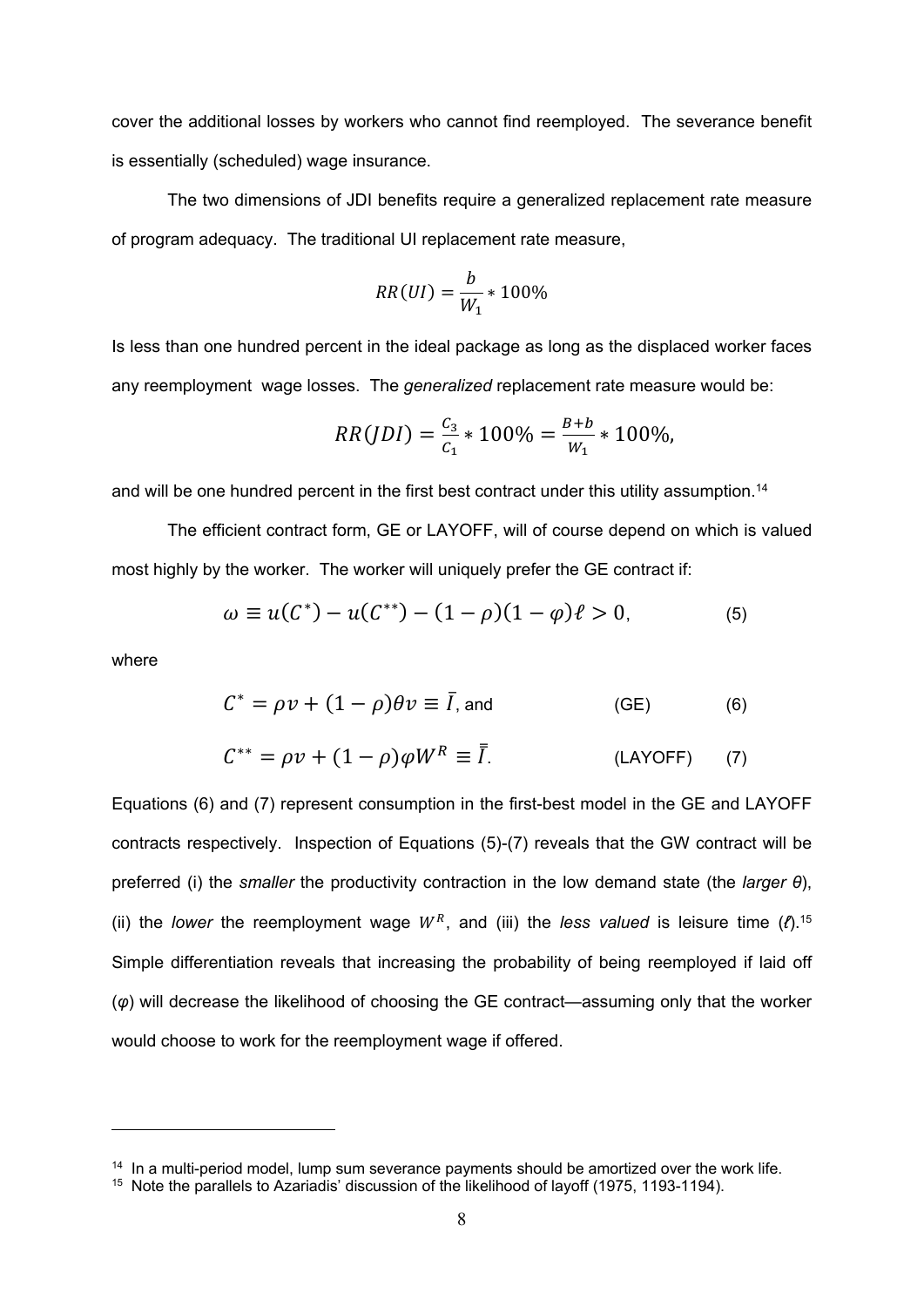The firing cost literature places great emphasis on the excessive retention of contract workers in the bad state, or labor hoarding. "Excessive labor hoarding" or employment protection is defined here as worker attachment to the contract firm in excess of that in the first-best contract. The extent of labor hoarding will be indexed by the range of reemployment probabilities over which GE contracts dominate LAYOFF contracts. Excess labor hoarding in the full information case is zero by definition.

### **III. Private (Worker) Information, Reemployment Job Offers, and Search Moral Hazard**

Employers are likely to find information on separated workers, especially on subsequent job search and information acceptance, costly to collect. Consider the situation in which:

#### **Asymmetry Assumption 1: The firm can observe post-separation employment activity, but not job offer arrivals.**

Asymmetry Assumption 1 is familiar in the public unemployment insurance literature, in which the government is presumed to be able to monitor actual work activity, but not job offers, which workers may strategically ignore. 16

Under the first best LAYOFF contract, the worker has no incentive to reveal employment offers; income is the same and leisure less with a return to work. If the employer is to induce the worker to reveal truthfully the arrival of wage offers, the separation pay package must insure that the displaced worker is motivated to accept any wage offers she receives. This requires an **Offer Revelation Constraint (ORC**):

$$
u(C_2) \ge u(C_3) + \ell \tag{8}
$$

where  $C_2 = B + W^R$  and  $C_3 = B + b$ .

1

The relevant Lagrangian  $(L)$  for the second-best ORC LAYOFF contract is conveniently optimized in consumption form:

<sup>16</sup> Search *effort*, not modeled here, is of course also vulnerable to moral hazard.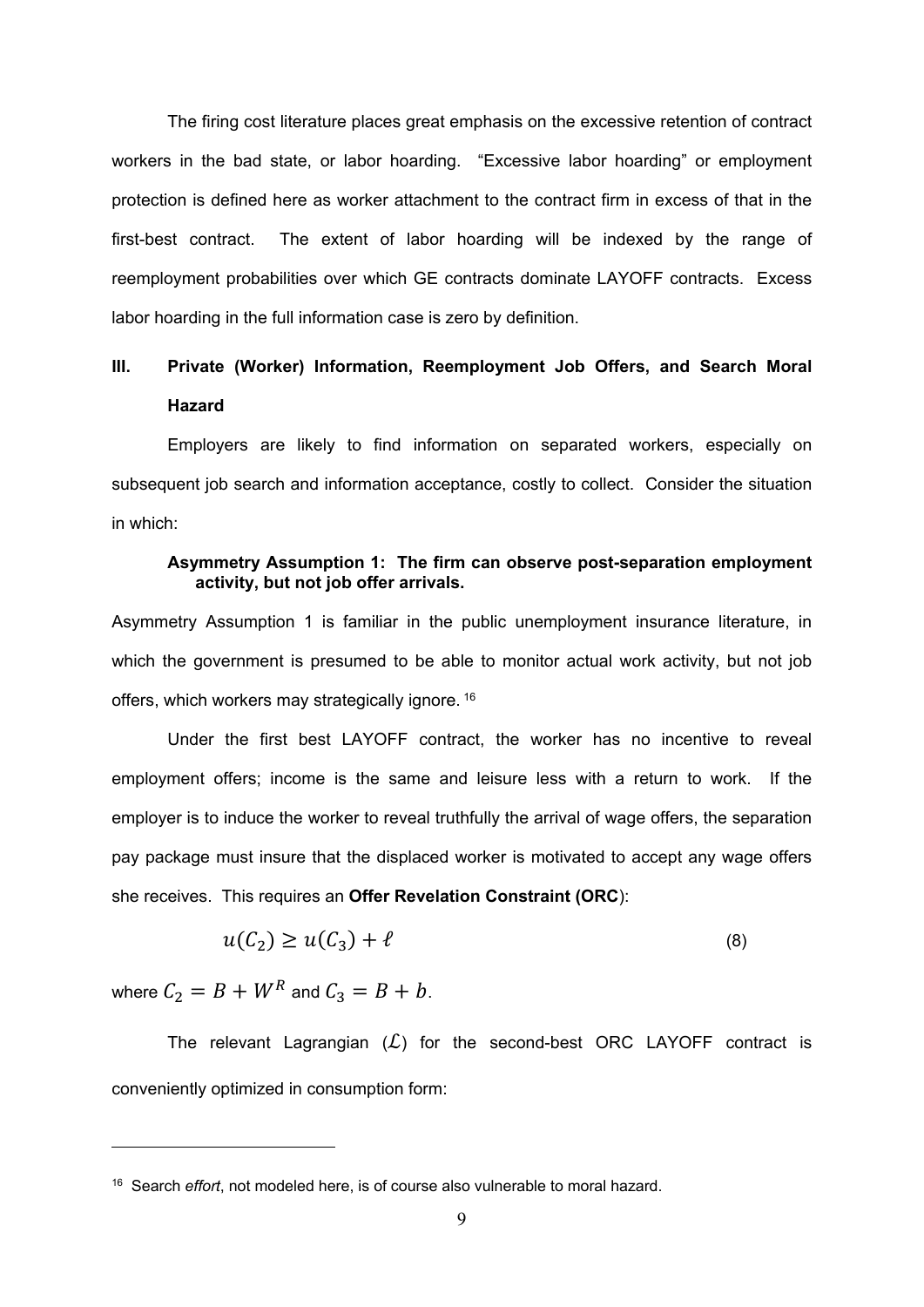$$
\mathcal{L} = \rho u(C_1) + (1 - \rho)\varphi u(C_2) + (1 - \rho)(1 - \varphi)\{u(C_3) + \ell\} \n- \lambda \{\rho C_1 + (1 - \rho)\varphi C_2 + (1 - \rho)(1 - \varphi)C_3 - \rho v - (1 - \rho)\varphi W^R\} \n- \mu [\{u(C_3) + \ell\} - u(C_2)].
$$
\n(9)

with respect to  $C_1$ ,  $C_2$ ,  $C_3$ ,  $\lambda$ , and  $\mu$  ( $\mu \ge 0$ ). The resulting first order conditions for an interior solution are:

$$
u'(C_1) - \lambda = 0 \tag{10a}
$$

$$
(1 - \rho)\varphi[u'(C_2) - \lambda] + \mu u'(C_2) = 0 \tag{10b}
$$

$$
(1 - \rho)(1 - \varphi)[u'(C_3) - \lambda] - \mu u'(C_3) = 0 \tag{10c}
$$

$$
-[\rho C_1 + (1 - \rho)\varphi C_2 + (1 - \rho)(1 - \varphi)C_3 - \rho v - (1 - \rho)\varphi W^R] = 0
$$
\n(10d)

$$
-[\{u(C_3) + \ell\} - u(C_2)] \ge 0.
$$
 (10e)

$$
\mu \ge 0
$$
,  $\mu \cdot [\{u(C_3) + \ell\} - u(C_2)] = 0$ .

It is trivial to prove that the work constraint is binding if it is rational to have the displaced worker accept a job offer, so that (10e) can be treated as an equality constraint. The ideal is equal consumption across states, and the limitation on unemployment benefits should therefore be as small as feasible.

Combining 10a-10c yields an important redistributive principle common in this class of problems,<sup>17</sup>

$$
\frac{1}{u'(C_1)} = \frac{\varphi}{u'(C_2)} + \frac{1-\varphi}{u'(C_3)}\tag{11}
$$

The inverse of the marginal utility of consumption in the no-layoff state equals the weighted average of the inverses of the marginal utilities in the two layoff states, with the weights the probability of receiving a job offer if laid off. The redistributive principle leads to the important proposition that:

<sup>&</sup>lt;sup>17</sup> See for example Parsons (1996) and Viard (2001).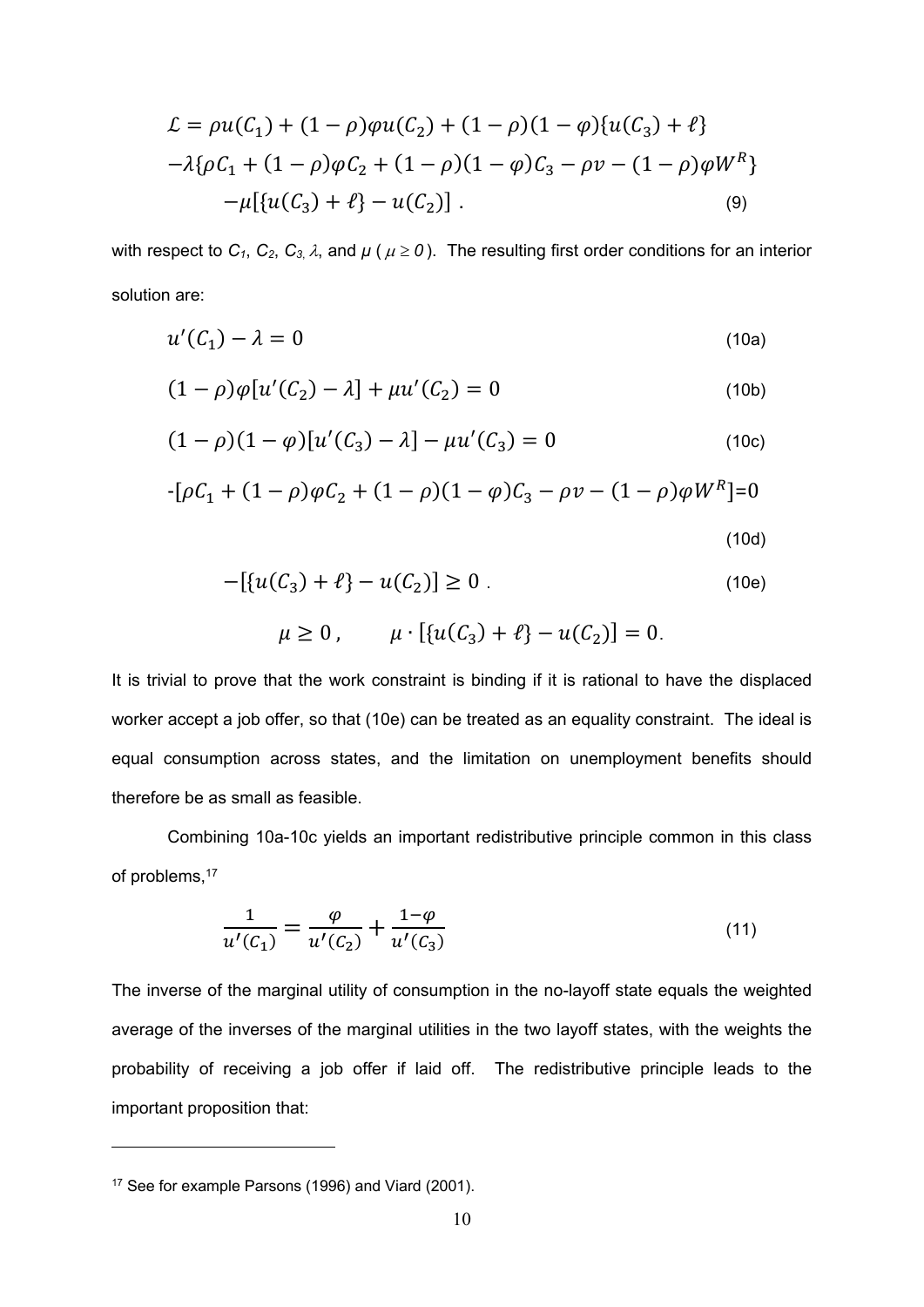**Proposition 1:** Under ORC, if it is optimal to accept a reemployment job offer, the ORC LAYOFF contract will be characterized by

$$
C_3 \leq C_1 \leq C_2
$$
, with  $C_3 = C_1$  iff  $\varphi = 0$  and  $C_2 = C_1$  iff  $\varphi = 1$ .<sup>18</sup>

The work/no-work consumption differential is met by an increase in consumption if laid off and reemployed (*C2*) and a decrease in consumption if laid off and unemployed (*C3*) relative to the retained (good) state (*C1*). The firm, like public authorities, must limit the generosity of unemployment benefits if it is to induce the worker to reveal the existence of a wage offer. The contract terms can then be solved recursively for  $W_1 (= C_1)$ ,  $B (= C_2 - W^R)$ , and  $b(= C_3 - B).$ 

The optimizing values are easily solved in explicit form for the logarithmic utility function. Consider a logarithmic consumption utility function:

$$
U = \ln(C)
$$
if employed;  

$$
U = \ln(C) + \ell, \ \ell > 0.
$$
if unemployed.

Consumption across outcomes takes the form:

1

$$
C_1 = \overline{I}, \qquad \qquad \text{(Retained)} \tag{12a}
$$

$$
C_2 = \frac{e^{\ell \bar{f}}}{\varphi e^{\ell} + (1 - \varphi)}, \text{ and } \qquad \text{(Laid off but reemployed)} \qquad (12b)
$$

$$
C_3 = \frac{\bar{I}}{\varphi e^{\ell} + (1 - \varphi)} ,
$$
 (Laid off and unemployed) (12c)

where  $\bar{\bar{I}} = \rho v + (1 - \rho) \varphi W^R$ , the worker's expected total earnings if he accepts reemployment wage offers if laid off. To insure that workers will accept reemployment job offers, the utility of the reemployed must be no less than that of the unemployed despite the greater leisure potentially available to the unemployed. That means that consumption in the reemployed state must exceed that in the unemployed state.

<sup>&</sup>lt;sup>18</sup> The ORC layoff contract will of course not be observed below a critical φ level: the GE contract will be preferred.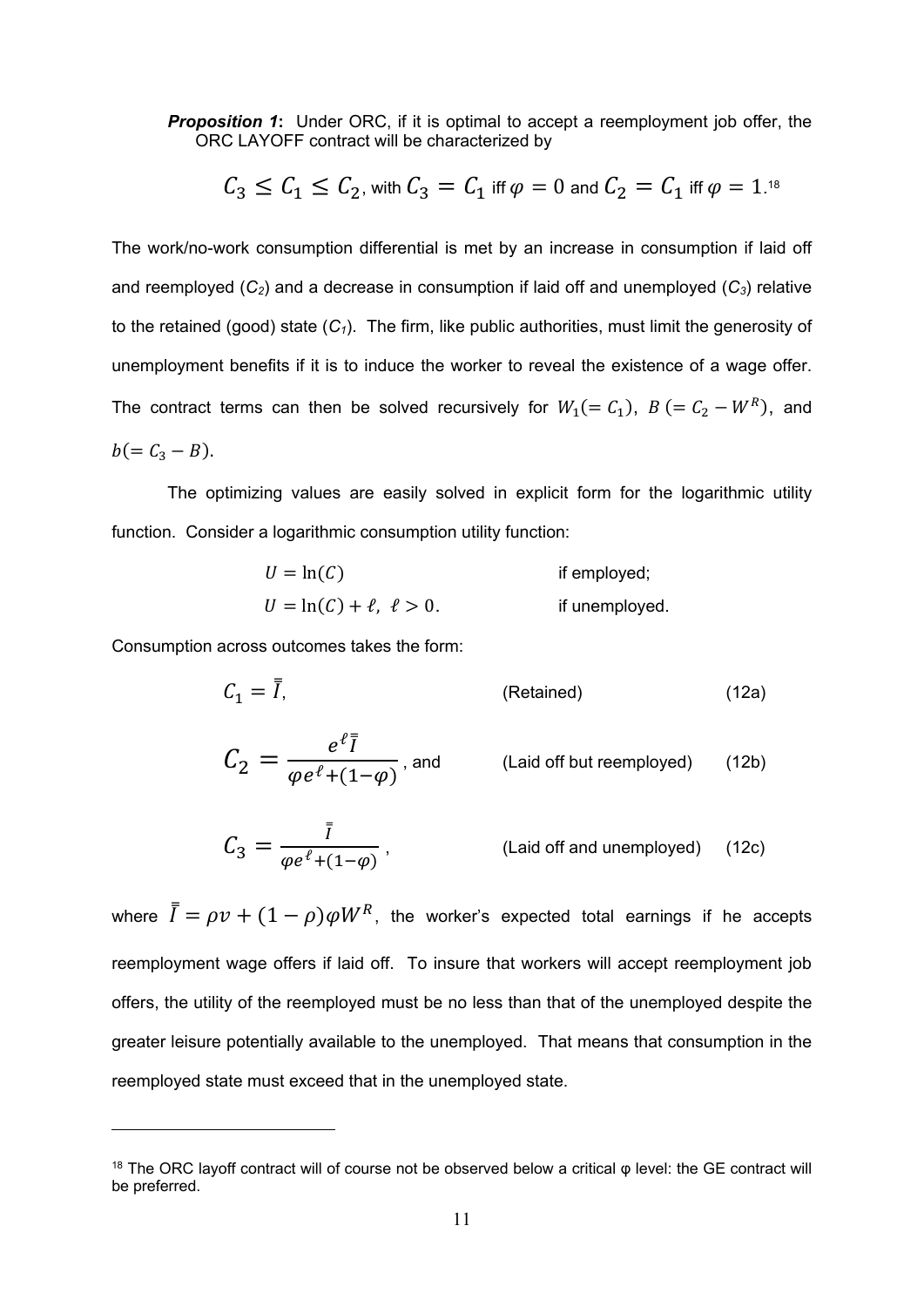The location of this consumption wedge between the unemployed and the reemployed varies with the economic environment. For example, if the prospects for reemployment are low, virtually all laid off workers will remain unemployed, and the wedge requirement will be optimally met by subsidizing reemployment of the few who succeed in finding jobs, with the unemployed receiving benefits equivalent to what they would have received if retained (the generalized replacement rate for the unemployed will approach one hundred percent, that for the reemployed will be in excess of 100%). Conversely, if the prospects for reemployment are extremely high, virtually all laid off workers will receive job offers and the wedge requirement is optimally met by providing the *reemployed* with consumption equivalent to what they would have receive if retained. The unemployed will receive less support, but there are few of them. As the likelihood of being reemployed increases, the consumption of the unemployed in the search moral hazard contract will fall.

These consumption outcomes can be implemented by the following wage and benefit contract functions:

$$
W = \overline{I} \tag{13a}
$$

$$
b = W^{R} - \frac{(e^{\ell} - 1)\bar{I}}{\varphi e^{\ell} + (1 - \varphi)} < b^{*}, \text{ and} \tag{13b}
$$

$$
B = \frac{e^{\ell \bar{I}}}{\varphi e^{\ell} + (1 - \varphi)} - W^R > B^*,
$$
\n(13c)

where asterisks denote the first-best values*.* Equation (13b) indicates that unemployment benefits in the ORC LAYOFF are less than in the FB LAYOFF contract, and (13c) that severance pay is greater. Summarizing:

**Proposition 2:** Under ORC and a logarithmic utility function--if it is optimal to accept a reemployment job offer, UI benefits are lower and severance pay is higher than in the first-best model*.* 

Above the critical  $\varphi$  threshold that makes layoffs optimal, consumption and the underlying contract parameters vary systematically with reemployment probabilities in plausible ways. When reemployment is less likely, the optimal ORC LAYOFF contract relies heavily on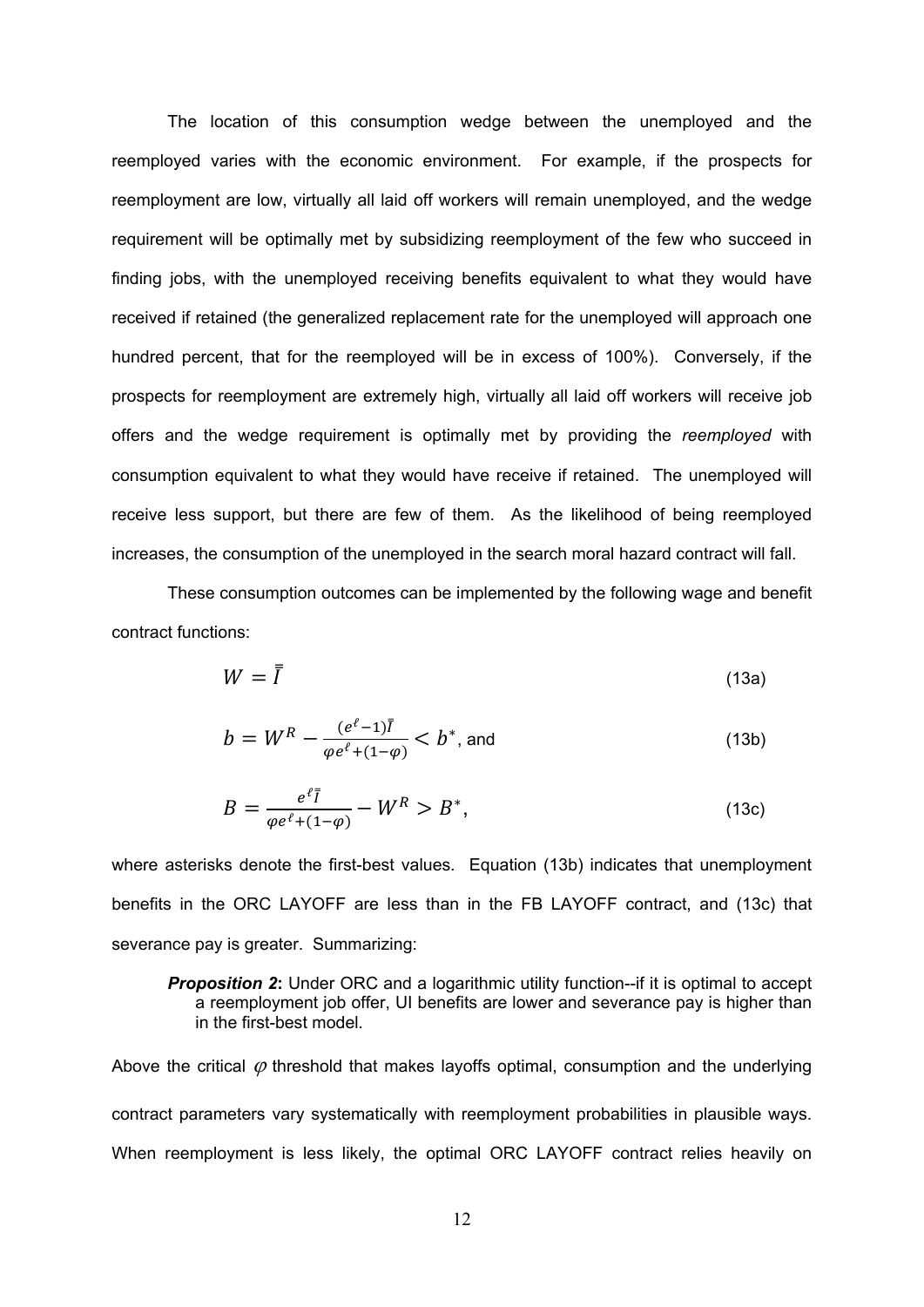severance pay. As the likelihood of finding another job  $(\varphi)$  increases, lump-sum benefits become less important in the second-best ORC package and UI benefits more generous.

 GE contracts may be preferred, even to first-best layoff contracts, especially when reemployment prospects are low ( $\varphi$  small). If layoffs contracts must be redesigned to avoid search moral hazard problems, then GE contracts will be preferred over a wider range of  $\varphi$ —excessive labor hoarding will occur. This effect is illustrated numerically in Section VI.

#### **IV. Private (Employer) Information, Firing Costs, and Layoff Moral Hazard**

Employers also hold private information that is not in their interests to divulge under the terms of the first-best contract, for example information on demand conditions. Unlike temporary separation risk, which can be monitored cheaply through experience rating of claims behavior, permanent separations are often precipitated by large demand shocks and by plant closings perhaps unique in the firm's experience. Stock markets appear to be surprised by firm plant-closing announcements, and one could expect that workers and insurers are as well.19 This private information limits the firm's ability to reinsure with third parties, and simultaneously limits its ability (credibility) to promise its workers generous selffinanced separation benefits. Formally denote this information restriction as:

#### **Asymmetry Assumption 2: Only the firm observes its own product demand state.**

In this case the firm must self-finance the separation package, which has potentially important contract implications.

The reporting of demand state is irrelevant under GE, the conditions of which do not vary with demand in this model.<sup>20</sup> The environmental factors that favor GE contracts (high

<sup>&</sup>lt;sup>19</sup> For empirical evidence of stock price effects of plant closing announcements, see Blackwell, Marr, and Spivey (1990), Gombola and Tsetsekos (1992), and Clinebell and Clinebell (1994). Hallock (2009, p.85, Table 2) reports that the impact of layoff announcements on stock prices varies with economic conditions, and was substantial during the 1970s and 000s, modest in the 1980s, and nonexistent in the 1990s. Plant closings as opposed to layoffs for other reasons appeared to have no additional stock market effect.

 $20$  If work hours choice was continuous, work hours would normally vary over business conditions (and productivity) in the GE contract.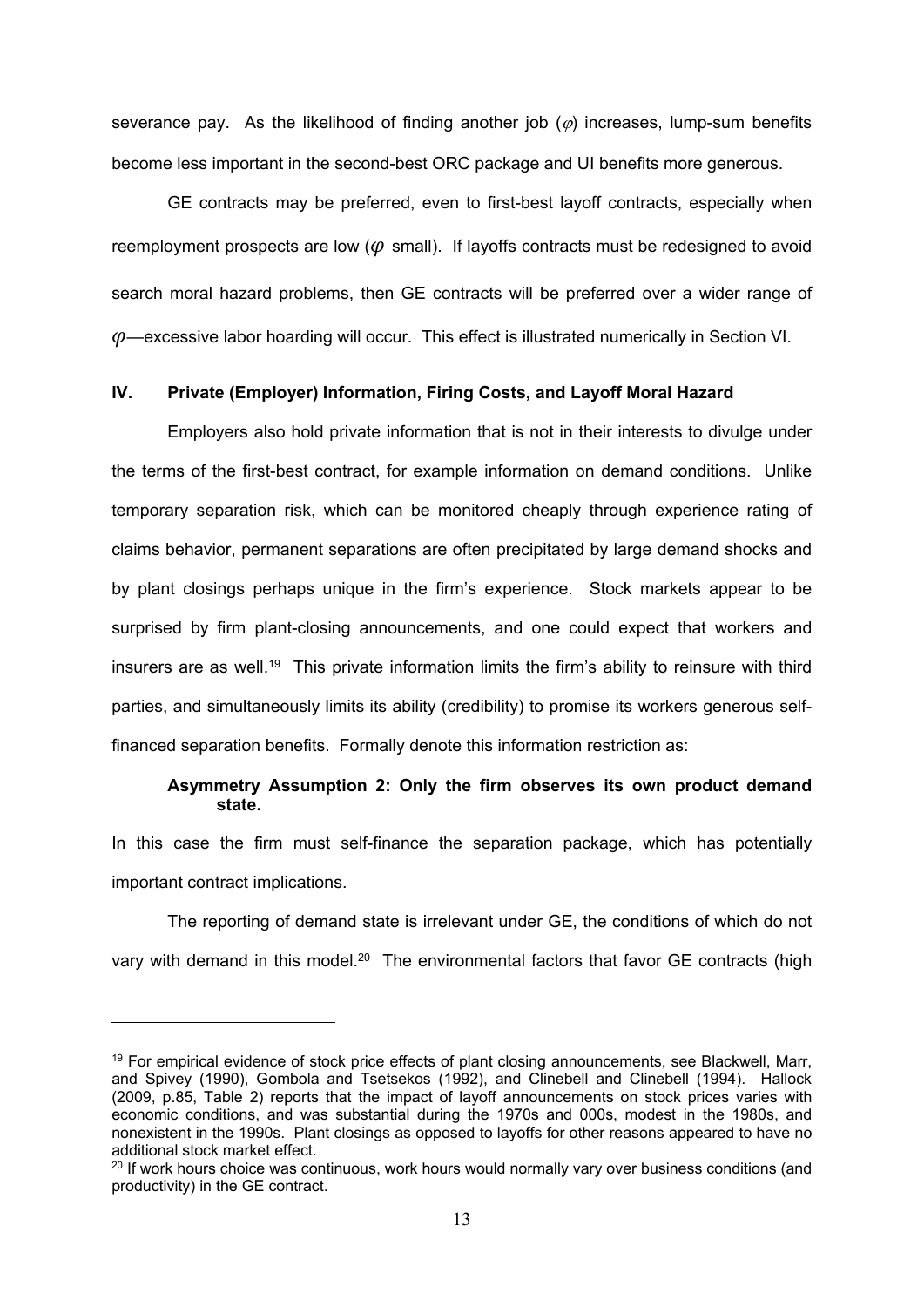productivity in the contracting firm and bleak prospects outside it) eliminate any incentive to misreport. Under LAYOFF, however, the firm may have an incentive to misreport the low demand state as high, inducing the worker to work in the low demand state. This is the firing cost problem noted in the mandated severance pay literature.

With fully rational voluntary exchange, the worker will recognize the moral hazard problem embedded in LAYOFF and demand either GE or a restructured LAYOFF. To insure truthful reporting of the low demand state by the risk neutral firm following layoff, the net cost of retaining a worker in the low demand state  $[W_1 - \theta v]$  must equal or exceed expected payouts to laid-off workers  $[B + (1 - \varphi)b]$ :

$$
W_1 - \theta v - [B + (1 - \varphi)b] \ge 0 \tag{14a}
$$

or in consumption terms:

$$
\theta v - \varphi W^R - C_1 + \varphi C_2 + (1 - \varphi) C_3 \le 0. \tag{14b}
$$

Denote these two forms, (14a) and (14b), as the **Firing Cost Constraint (FCC).** At the *firstbest* values, the employer has no incentive to respond truthfully that the bad state has occurred if:

$$
\theta v - \varphi W^R > 0. \tag{14a'}
$$

In the absence of reemployment possibilities ( $\varphi = 0$ ), the employer will never report realization of the bad state truthfully under the first-best contract. If reemployment prospects are high, the expected cost of the separation package is smaller and first-best policy parameters may not induce misreporting.

The optimal contract emerges from maximization of the worker's expected utility subject to (i) the firm's zero expected profit constraint:

$$
\rho v - \rho W_1 - (1 - \rho)[B + (1 - \varphi)b] = 0, \tag{2b'}
$$

which in consumption terms is:

$$
\rho v + (1 - \rho)\varphi W^R - \rho C_1 - (1 - \rho)\varphi C_2 - (1 - \rho)(1 - \varphi)C_3 = 0, \quad (15)
$$

and (ii) the firing cost constraint (Equation 14b), if binding.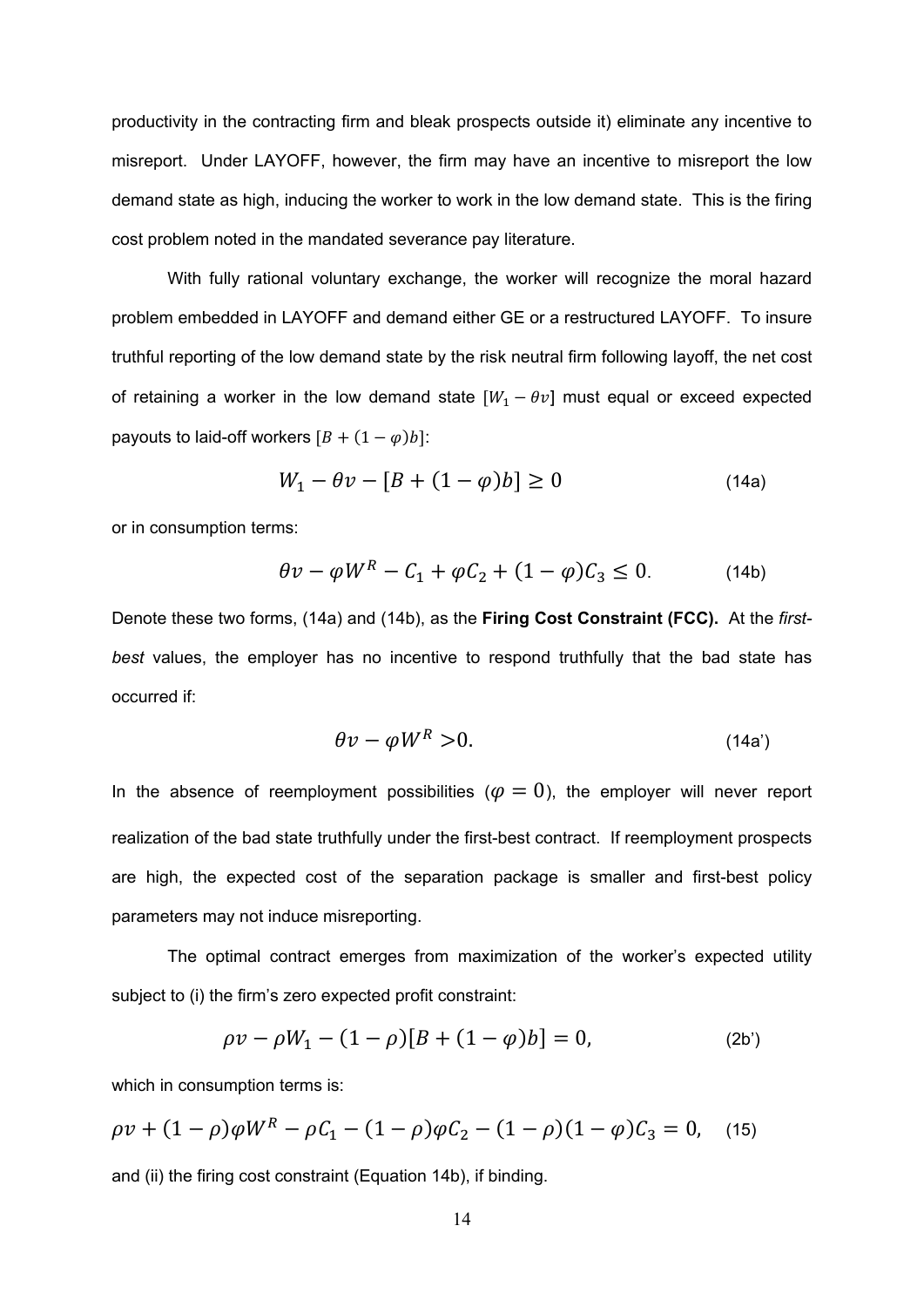The corresponding Lagrangian  $(L)$  is:

$$
\mathcal{L} = \rho u(C_1) + \varphi u(C_2) + (1 - \rho)[(1 - \varphi)\{u(C_3) + \ell\}]
$$
  
+  $\lambda[\rho v + (1 - \rho)\varphi W^R - \rho C_1 - (1 - \rho)\varphi C_2 - (1 - \rho)(1 - \varphi)C_3]$   
+  $\mu[\theta v - \varphi W^R - C_1 + \varphi C_2 + (1 - \varphi)C_3]$  (16)

The Lagrangian L is to be optimized with respect to  $C_1$ ,  $C_2$ ,  $C_3$ ,  $\lambda$ , and  $\mu$ ,  $\mu \geq 0$ . The resulting first order conditions are:

$$
\rho[u'(C_1) - \lambda] - \mu = 0; \tag{17a}
$$

$$
(1 - \rho)[u'(C_2) - \lambda] + \mu = 0 \tag{17b}
$$

$$
(1 - \rho)[u'(C_3) - \lambda] + \mu = 0, \tag{17c}
$$

$$
\rho v + (1 - \rho)\varphi W^R - \rho C_1 - (1 - \rho)\varphi C_2 - (1 - \rho)(1 - \varphi)C_3 = 0 \quad (17d)
$$

$$
\theta v - \varphi W^R - C_1 + \varphi C_2 + (1 - \varphi) C_3 \ge 0.
$$
 (17e)

$$
\mu \ge 0, \mu \cdot [C_1 - \varphi C_2 - (1 - \varphi)C_3 - \rho v + \varphi W^R] = 0.
$$

The firing cost constraint will be effective and Expression (17e) an equality as long as  $\theta v \omega W^R > 0$ . Note that 17b and 17c together yield:

$$
u'(C_2) = u'(C_3)
$$

which implies

$$
C_2 = C_3
$$
 and therefore that  $b = W^R$ ,

the first-best unemployment insurance benefit.

Although the constraint formally applies to both severance pay and unsubsidized unemployment benefits, only limits on severance benefits emerge in the second-best contract.

*Proposition 3*: *As long as B\*>0, t*he firing cost constraint falls entirely on severance pay.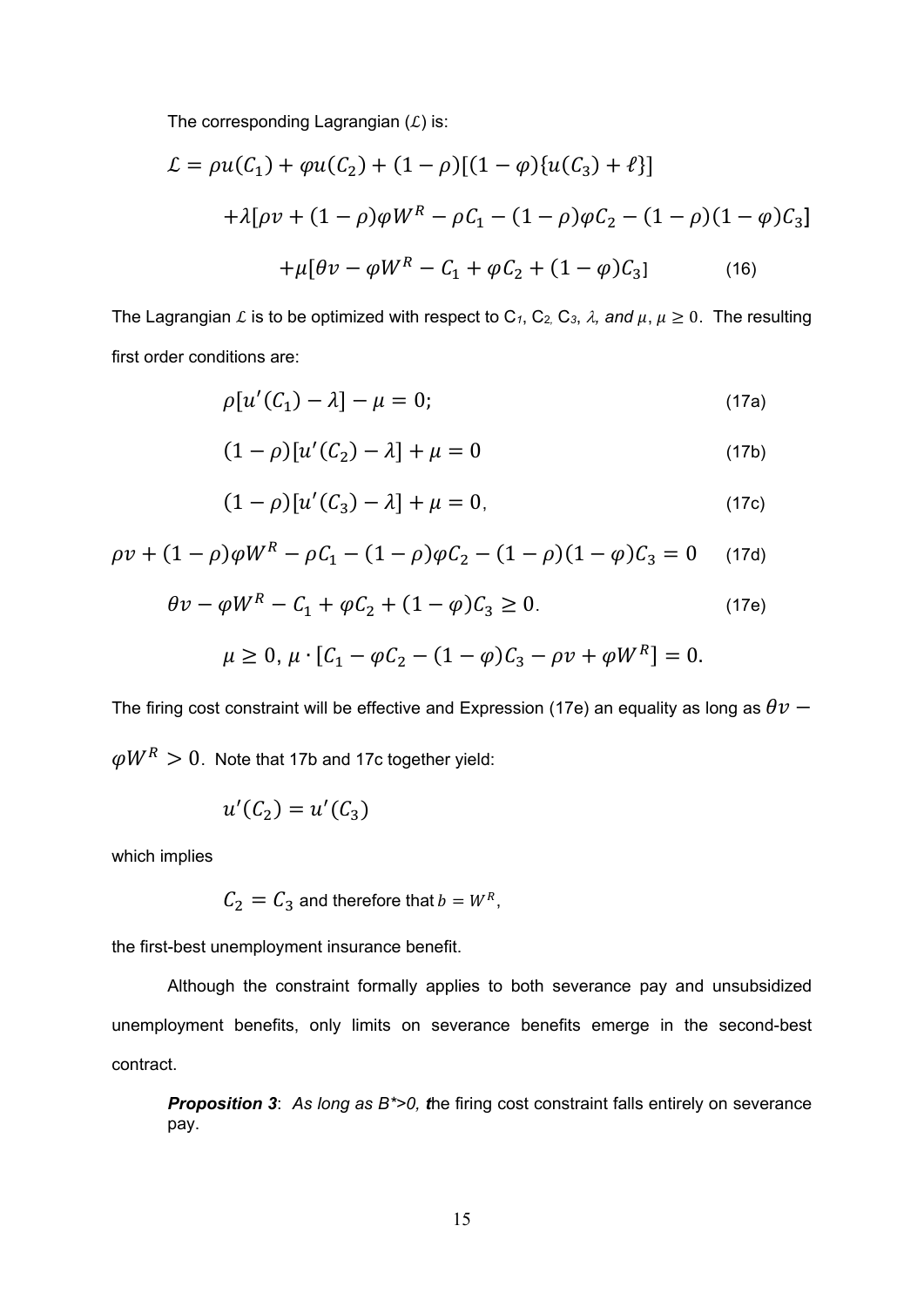Note that this not a differential financing issue between severance and unemployment insurance. The unemployed have the lowest consumption outcome, so constrained resources are naturally directed that way to the extent feasible. Basically the second-best FCC contract smooths consumption across outcomes in the low demand state by paying full unemployment benefits and meets the FCC constraint by limiting severance pay.

Equations 17a-c insure that consumption in the high demand state exceeds consumption in the low demand state as long as FCC is effective. An effective FCC induces a wedge between consumption in the high demand state and in the low demand state, but not across outcomes in the low demand state:

$$
C_1 \ge C_2 = C_3.
$$

Solving the system yields the following consumption plan:

$$
C_1 = \rho v + (1 - \rho)\theta v \tag{18a}
$$

$$
C_2 = C_3 = \rho(1 - \theta)v + \varphi W^R. \tag{18b}
$$

Recall that  $\rho v + (1 - \rho)\theta v \equiv \overline{I}$ .

#### Summarizing:

*Proposition 4*: *As long as B\*>0,* the *FCC* LAYOFF contract is characterized by (i) equality of consumption among layoff outcomes (unemployment or reemployment), and (ii) consumption inequality between the high demand outcome and the two low demand outcomes, with consumption higher in the high demand outcome.

If an otherwise complete separation contract is constrained by the firing cost constraint, contract provisions take the form (as long as *B\*>0*):

 $W_1 = \bar{I},$  (19a)

$$
B = \rho(1 - \theta)v - (1 - \varphi)W^R, \text{ and}
$$
 (19b)

$$
b = W^R \tag{19c}
$$

where  $\bar{I} = \rho v + (1 - \rho) \theta v$ .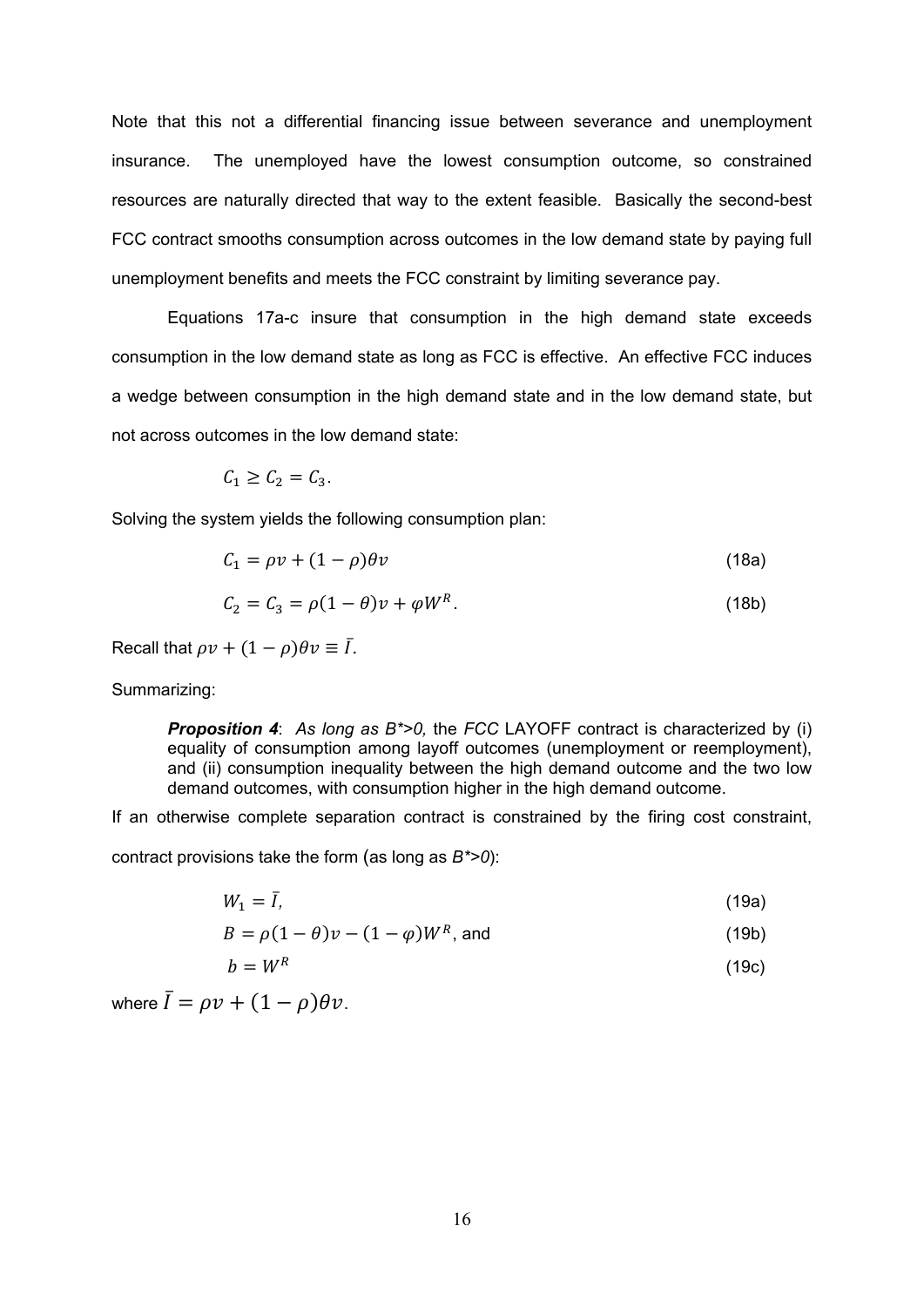"Firing cost" distortions arise in private, voluntary separation plans; excess labor hoarding (the GE contract) is induced by employer-financed separation costs.<sup>21</sup> The FCC LAYOFF contract limits severance payments more severely the milder the productivity decline in the bad state (the larger  $\rho$ ).<sup>22</sup> Of course the milder the productivity decline, the more likely it is that the worker prefers a GE contract as a first-best contract. FCC reduces the expected utility value of the LAYOFF contract, but is irrelevant for the GE contract, revealing that the range of conditions over which GE is preferred is larger than in the firstbest. Excessive labor hoarding is more likely.

#### **V. Double-Sided Moral Hazard: Job Search and Layoff Moral Hazard**

The *combination* of hidden information problems--worker hidden information on job offers and employer hidden information on labor demand—is likely to induce yet more serious distortions. If both FCC and ORC are effective, the firm faces three constraints in setting contract terms—the two potential incentive compatibility constraints, ORC (Equation 8) and FCC (Equation 14a)—and of course the zero profit constraint (ZPC):

$$
u(B + WR) = u(B + b) + \ell
$$
 (ORC) (20a)

$$
B + (1 - \varphi)b = W_1 - \theta v \tag{FCC}
$$

$$
\rho W_1 + (1 - \rho)B + (1 - \rho)(1 - \varphi)b = \rho v \qquad (ZPC)
$$
 (20c)

Equivalently posed in consumption terms:

$$
u(C_2) = u(C_3) + \ell \tag{21a}
$$

$$
C_1 - \varphi C_2 - (1 - \varphi)C_3 = \theta v - \varphi W^R \tag{21b}
$$

$$
\rho C_1 + (1 - \rho)\varphi C_2 + (1 - \rho)(1 - \varphi)C_3 = \rho v + (1 - \rho)\varphi W^R \qquad (21c)
$$

we can solve directly for  $(C_1, C_2, C_3)$ .

1

Denote layoff contracts that must satisfy *both* the worker-hidden information constraint (ORC) and the firing cost constraint (FCC) as ORC&FCC LAYOFF contracts. The

<sup>&</sup>lt;sup>21</sup> The firm has no incentive to contract around the voluntarily supplied severance benefit as it does with government-mandated benefits (in excess of those voluntarily supplied), Lazear (1990).

<sup>22</sup> Recall that θ, the low demand productivity parameter, does not affect the LAYOFF contract parameters, only the likelihood that it dominates or is dominated by the GE contract.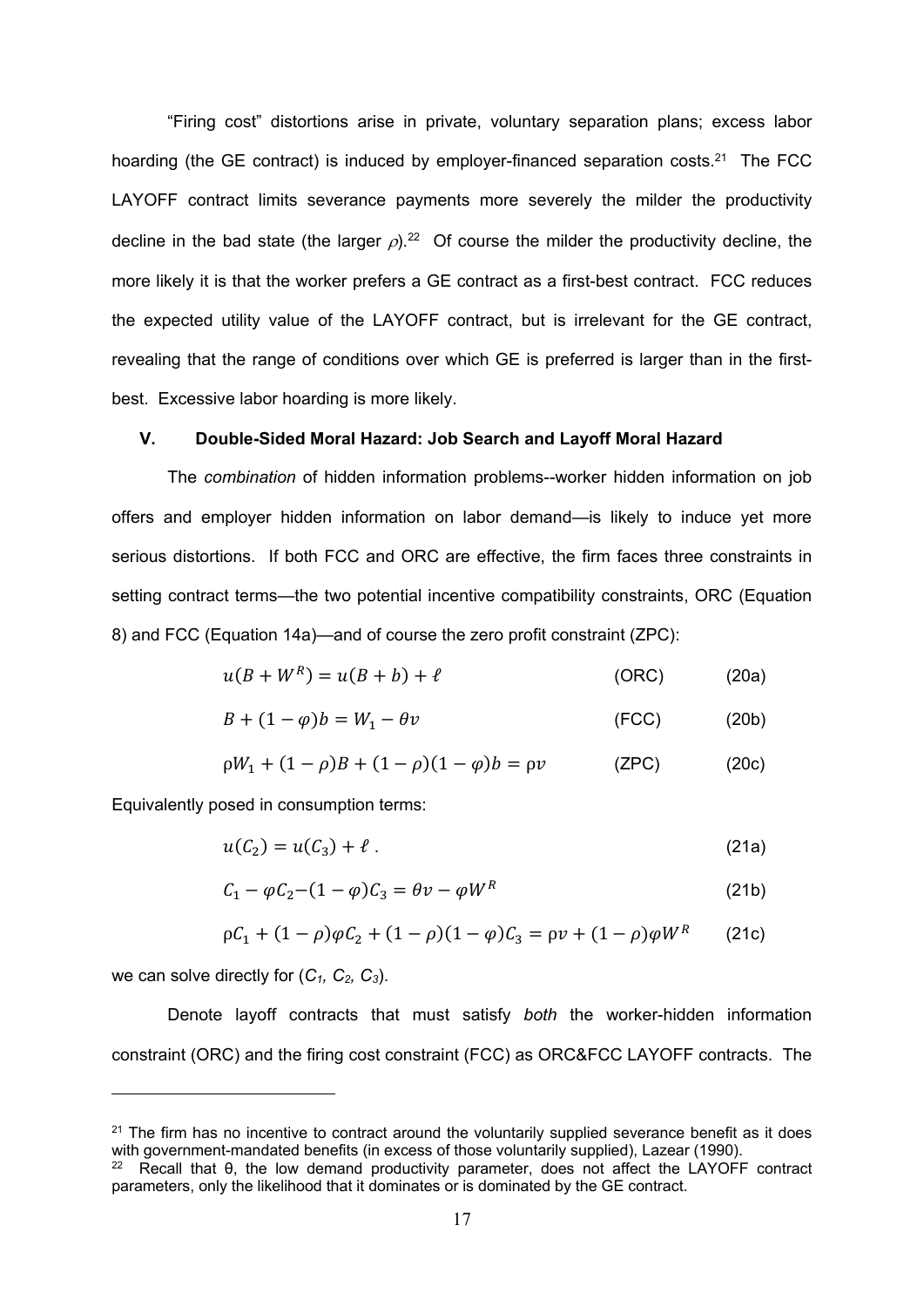two incentive compatibility constraints, when combined with the zero profit constraint, fully determine the three layoff contract parameters  $(W_1, B, b)$  or equivalently  $(C_1, C_2, C_3)$ . Worker preferences enter the solution only through the incentive compatibiity constraints.

The optimal contract shifts insurance payouts from unemployment insurance to severance pay in order to induce revelation of reemployment offers (ORC). The form and overall magnitudes of the offsets are limited however by FCC, which induces a reduction in severance pay. If the worker is to reveal job offers and the firm the demand state, the consumption differential between separated workers who find work and those who do not must be maintained, but the separation package must be less generous in *total*.

Consider the logarithmic case. If both the ORC and FCC constraints are effective, the three constraints together yield closed form solutions for consumption:

$$
C_1 = \bar{I},\tag{22a}
$$

$$
C_2 = \frac{e^{\ell} \tilde{I}}{\varphi e^{\ell} + (1 - \varphi)}, \text{ and} \tag{22b}
$$

$$
C_3 = \frac{\tilde{l}}{\varphi e^{\ell} + (1 - \varphi)},\tag{22c}
$$

where  $\bar{I} = \rho v + (1 - \rho)\theta v$  and  $\tilde{I} = \rho (1 - \theta)v + \varphi W^R$ . The corresponding contract parameters are:

$$
W = \bar{I} \tag{23a}
$$

$$
B = \frac{e^{\ell} \tilde{I}}{\varphi e^{\ell} + (1 - \varphi)} - W^R, \text{ and} \qquad (23b)
$$

$$
b = W^{R} - \frac{(e^{\ell} - 1)\tilde{I}}{\varphi e^{\ell} + (1 - \varphi)}.
$$
 (23c)

A casual comparison of consumption under the ORC&FCC contract, 22(a)-(c) and consumption under ORC contracts, (21a-21c), and FCC contracts, (18a-18b), makes clear the simplicity of the jointly constrained contract. ORC requires a positive wedge between reemployment consumption  $(C_2)$  and unemployment consumption  $(C_3)$  to offset the

<sup>&</sup>lt;sup>23</sup> Note the different income measures in 22(a) and in 22(b) and 22(c).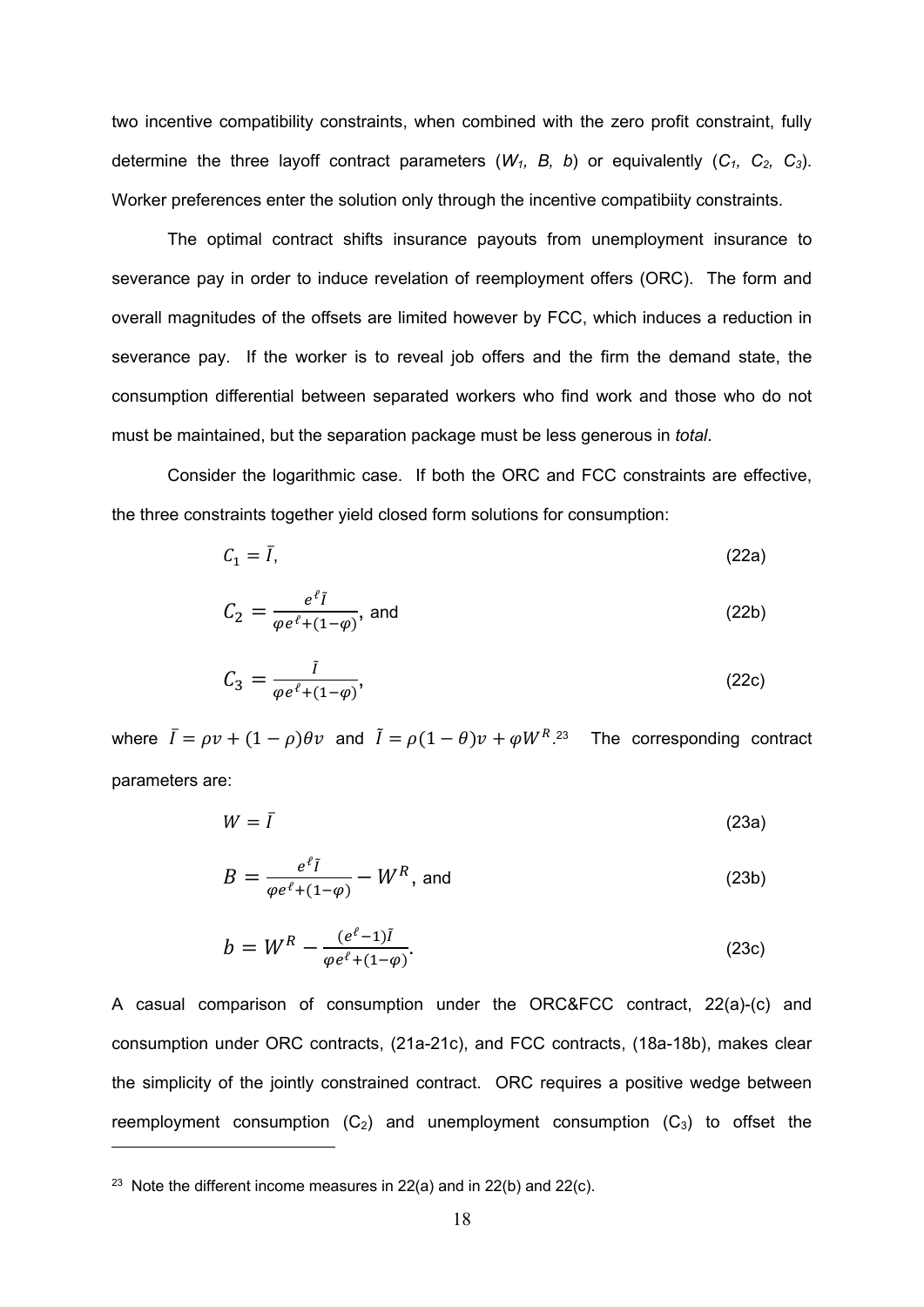additional leisure among the unemployed, and FCC requires a limit on expected total separation benefits relative to wages in the good state. If FCC is effective, the expected benefit layouts are smaller, but the  $C_2/C_3$  ratio ( $e^{\ell} > 1$ ) is maintained:

$$
\rho(1-\theta)v + \varphi W^R - [\rho v + (1-\rho)\varphi W^R] = \rho[\varphi W^R - \theta v] < 0.
$$

Consider:

1

**Proposition 5:** Under a logarithmic utility function, the imposition of an effective FCC on an effective *ORC* will lead (i) to a reduction in consumption of both reemployed and unemployed layoffs  $(C_2$  and  $C_3$ ), and (ii) a reduction in severance benefits and an increase in unemployment benefits.

This proposition follows immediately from subtraction of the consumption and contract parameter measures under joint ORCFCC (Equation sets 22a-c and 23a-c respectively) and under ORC alone (Equation sets 21a-c and 13a-c respectively) and the effective FCC condition (Inequality 14a):<sup>24</sup>

$$
\theta v - \varphi W^R > 0. \tag{14a'}
$$

#### **III. A Numerical Example**

A numerical example illustrates the impact of the informational constraints on consumption or adequacy and the contract terms that will implement the consumption targets. Assume again the logarithmic consumption utility function:

| $U = \ln(C)$                       | if employed;   |
|------------------------------------|----------------|
| $U = \ln(C) + \ell$ , $\ell > 0$ , | if unemployed. |

with a leisure utility parameter ( $\ell$ ) of 0.35.<sup>25</sup> Assume further that the contract workers is faced with a probability  $p = 0.85$  of realizing the good state, with good-state productivity normalized at one consumption unit (*v*=1). The productivity parameter in the contract firm (*θ*) is *0.5* if retained and the reemployment wage (*WR*) is 0.7 if laid off and reemployed. The full set of parameter assumptions is found in Table 1.

<Table 1>

<sup>&</sup>lt;sup>24</sup> Note that (14a) reduces to (14a') under ORC values as well as first-best values.

 $25$  This would require that consumption in the unemployed case be no more than 70 percent of consumption in the reemployment case to satisfy the offer revelation constraint.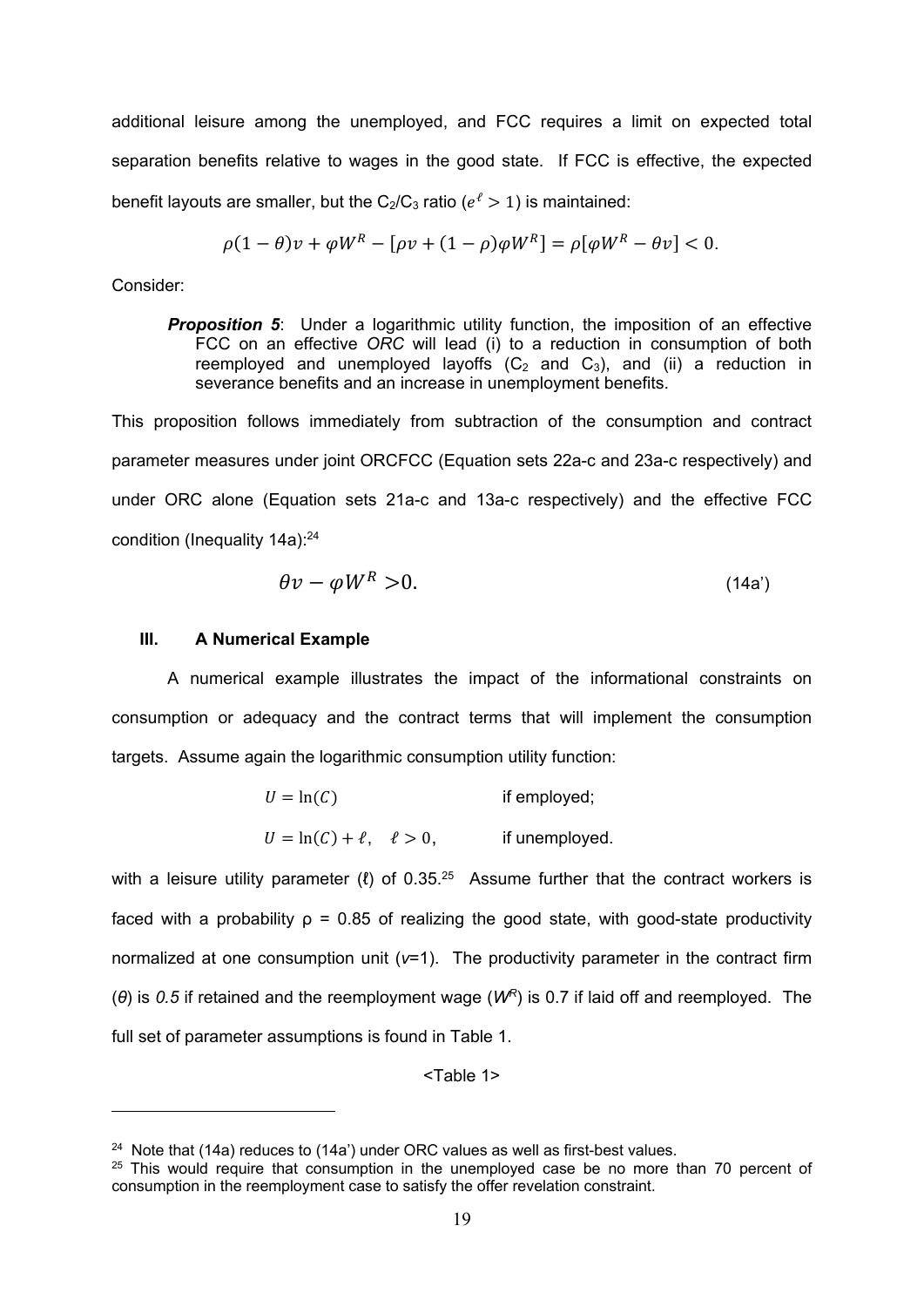Outcomes are easily derived in the first-best world. Consumption under the GE contract is not dependent on spot market conditions (*φ*, *WR*) and in this numerical example is 0.925, expected productivity. Consumption under the LAYOFF contract does depend on spot market conditions (*φ*, *WR*); layoffs become more attractive as the likelihood of securing the next job (*φ*) increases. At *φ =* 0.55**,** at which the layoff contract dominates,26 consumption is:

 $(C_1, C_2, C_3) = (0.908, 0.908, 0.908)$ 

which can be secured with the contract terms:

$$
(W_1, B, b) = (0.908, 0.208, 0.7),
$$

Table 1, Column 2.

1

Consumption is equal across outcomes (0.908), with severance benefits of 0.208 and unemployment benefits of 0.7 (which of course is equal to  $W^R$ ). The traditional unemployment insurance replacement rate RR(UI) is a misleading 77% ( $\frac{b}{\ldots}$  $\frac{b}{W_1} * 100\%$ ) even though consumption is equal across states, so the generalized replacement rate RR(JDI) is 100%  $\left(\frac{C_3}{C_1}\right)$  $\frac{c_3}{c_1}$   $*$   $100\%$ ). The plan structure is illustrated as FB in Figures 2A and 2B.

#### <Figure 2>

Consider now the impact of limited information. In the highly plausible case that the firm cannot track the job search decisions of laid off workers, the offer revelation constraint (ORC) would be effective. The resulting inefficient LAYOFF contract pushes up the critical threshold at which ORC LAYOFF comes to dominate the GE contract modestly, to  $\varphi^C$  = 0.515 (implying excess labor hoarding of eight percent), so the layoff contract remains preferred at the hypothetical  $\varphi = 0.55$  of this example. The consumption levels across outcomes under ORC differ substantially:

$$
(C_1, C_2, C_3) = (0.908, 0.738, 1.047)
$$

<sup>&</sup>lt;sup>26</sup> The GE contract is preferred to the FB LAYOFF model for:  $\varphi < \varphi^C$  = 0.475 The critical phi ( $\varphi^C$ ) at which GE is no longer preferred declines to 0.40 if  $W^{R}=0.75$ , and 0.345 if  $W^{R}=0.80$ .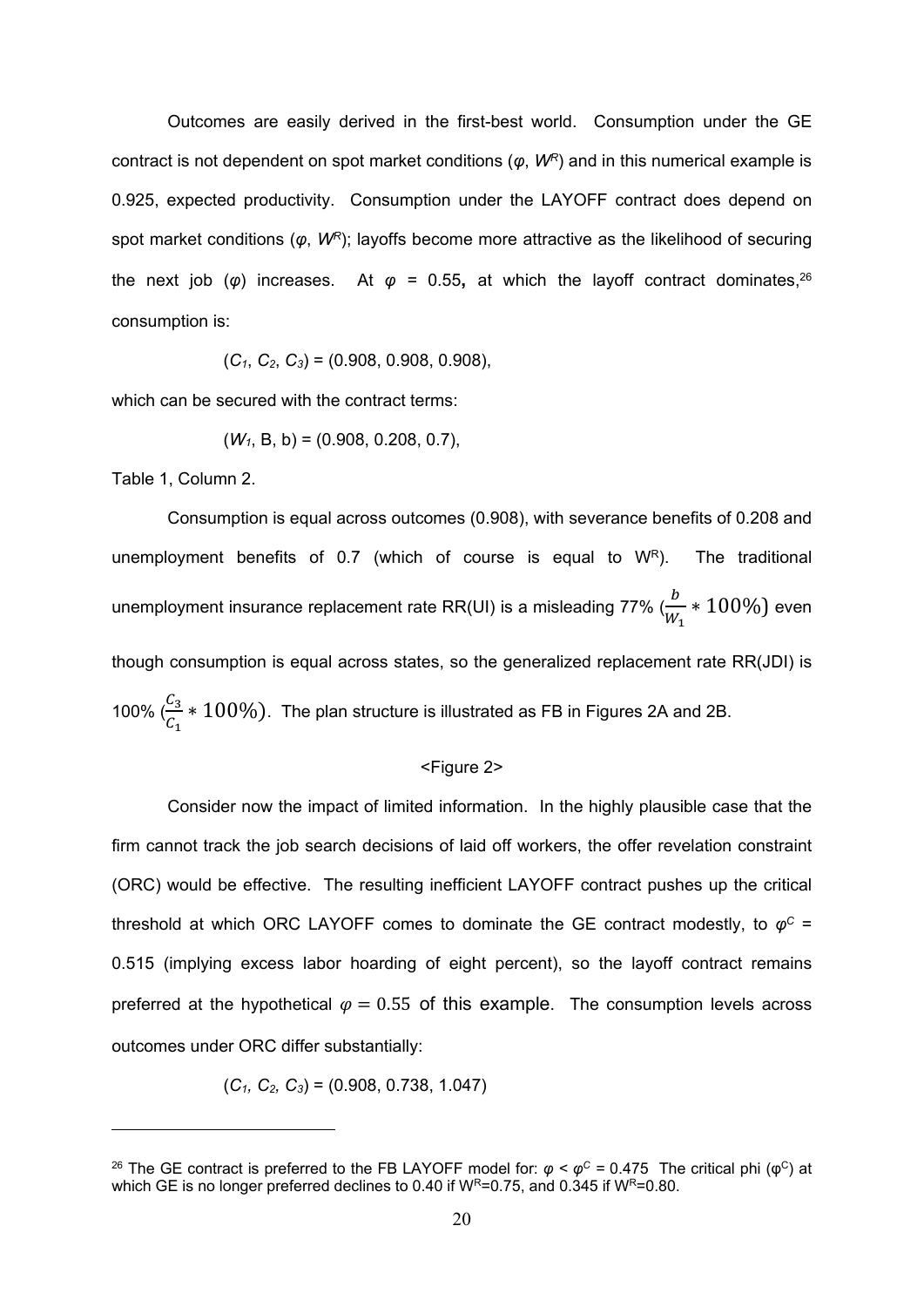with ORC met by reducing consumption of the unemployed below the prior wage and increasing the consumption of the reemployed above the prior wage, Table 1, Column 3 and Figure 2A. The generalized replacement rate for the unemployed worker in this case falls to  $RR(JDI) = \frac{0.738}{0.002}$ 

$$
RR(JDI) = \frac{0.756}{0.908} * 100\% = 81\%.
$$

The Offer Revelation Constraint (ORC) weighs heavily on unemployment benefits: the second-best LAYOFF contract that will implement the consumption outcomes above is:

$$
(W_1, B, b) = (0.908, 0.347, 0.391),
$$

Figure 2B. Relative to the first-best layoff contract, unemployment benefits are 44 percent lower while severance pay is 88 percent higher. The standard replacement rate would register a misleading 43 percent ( $RR(UI) = \frac{b}{w_1}*100\% = \frac{0.391}{0.908}*100\% = 43\%$ ).

If firm demand conditions are observed only by the firm, the worker will insist that the contract reflect that reality. The FCC LAYOFF contract is superior to the GE contract for *φ* > 0.505, implying a 6 percent increase in the GE range because of this layoff contract inefficiency.<sup>27</sup> At  $\varphi$  = 0.55, of course the LAYOFF contract is superior and consumption levels across outcomes are:

$$
(C_1, C_2, C_3) = (0.925, 0.81, 0.81),
$$

Table 1, Column 3, and Figure 2A. The generalized replacement ratio is now  $RR((JDI) = \frac{C_3}{C_1} * 100\% = 88\%.$ 

The FCC LAYOFF contract that will implement this consumption package is:

$$
(W_1, B, b) = (0.925, 0.11, 0.7).
$$

1

Severance benefits are reduced by almost one half from the first-best 0.208, while unemployment benefits are unaffected. Table 1, Column 4 and Figure 2B. The financial

<sup>&</sup>lt;sup>27</sup> The FCC constraint is not effective for  $\varphi \ge 0.714$ . Recall that the FCC constraint is financial, spanning the circumstances under which the firm has an incentive to treat workers as if the good state had emerged, which itself is costly if it has not. If the expected separation expenditures fall sufficiently, as they will if rehire probabilities are low, then the firm will not disguise the bad state signal.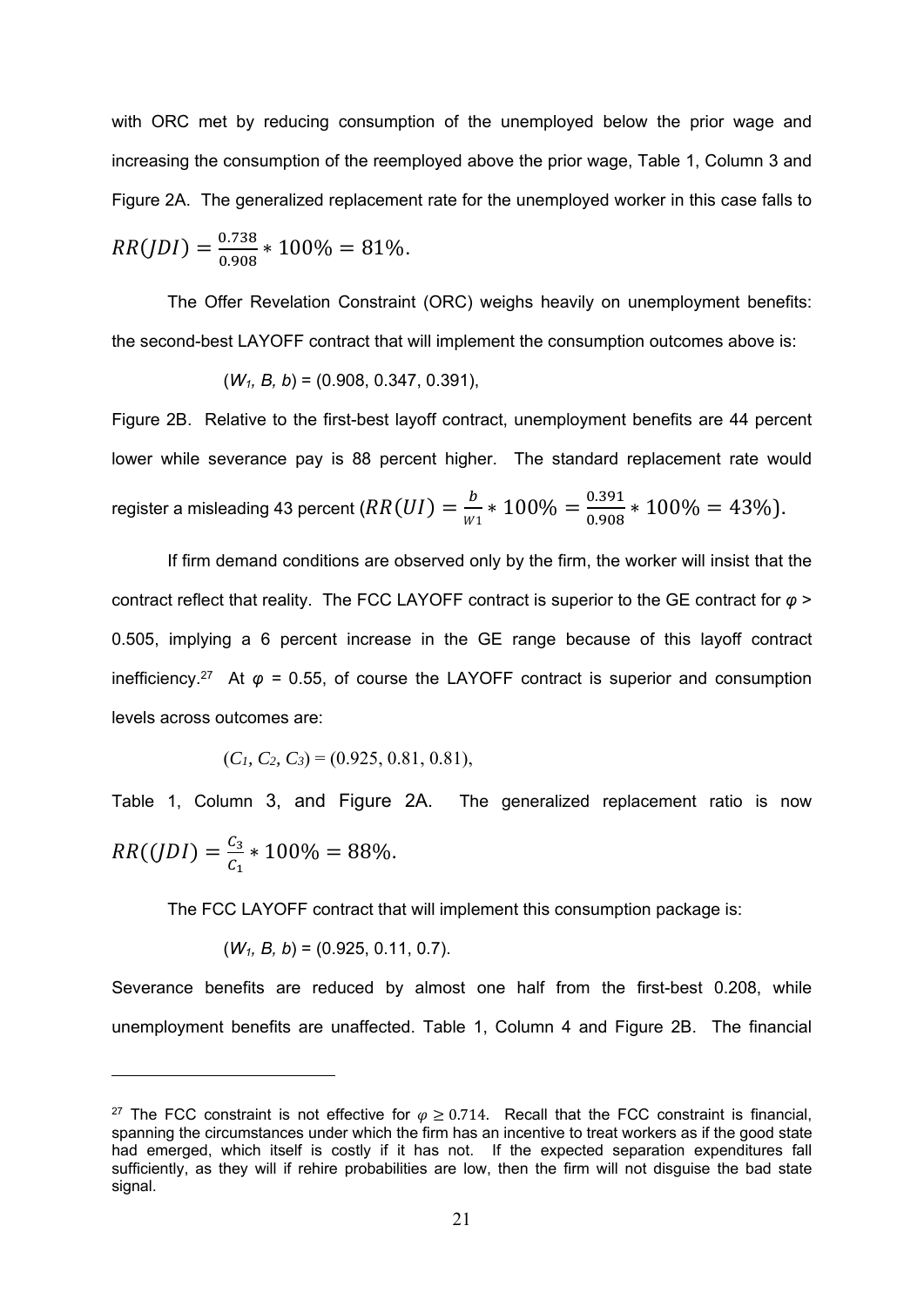constraint leads to limited resources, with the unemployed having the greatest need. The traditional replacement ratio is now:

$$
RR((UI) = \frac{b}{W_1} * 100\% = \frac{0.7}{0.925} * 100\% = 78\%,
$$

only slightly less than the generalized measure in this case.

Consider the joint constraints. In this example, the joint ORC&FCC LAYOFF contract is superior to the GE contract for *φ* > 0.53. The consumption profile when all constraints are effective is:

$$
(C_1, C_2, C_3) = (0.925, 0.934, 0.659).
$$

and the contract provisions:

$$
(W_1, B, b) = (0.925, 0.234, 0.424).
$$

Table 1, Column 5 and Figures 2A and 2B. Consumption of the unemployed is 9 percent less than among those retained. The generalized replacement rate for the unemployed worker under these two constraints is 71%:  $RR(JDI) = \frac{C_3}{C_1}*100\% = \frac{0.659}{0.925}*100\% =$ 71%, the traditional replacement rate is 46%:  $RR(UI) = \frac{b}{W_1} * 100\% = \frac{0.424}{0.925} *$  $100\% = 46\%$ . The *addition* of FCC to the ORC constraint induces a shift *away* from severance benefits of 33 percent, and a slight increase in unemployment benefits (of 8.4 percent). The net result of the additional constraint is a further drop of 11 percent in the consumption of the unemployed (from ORC levels).

#### **VII. Reforming the "Unemployment Insurance" System**

A fundamental regularity of the U.S. labor market is that the labor market opportunities of displaced workers fade with service or tenure  $(\tau)$ . Not only are long-tenured workers less likely to find the next-job quickly  $\frac{d\varphi}{d\tau} < 0$ ), the jobs they find are likely to be at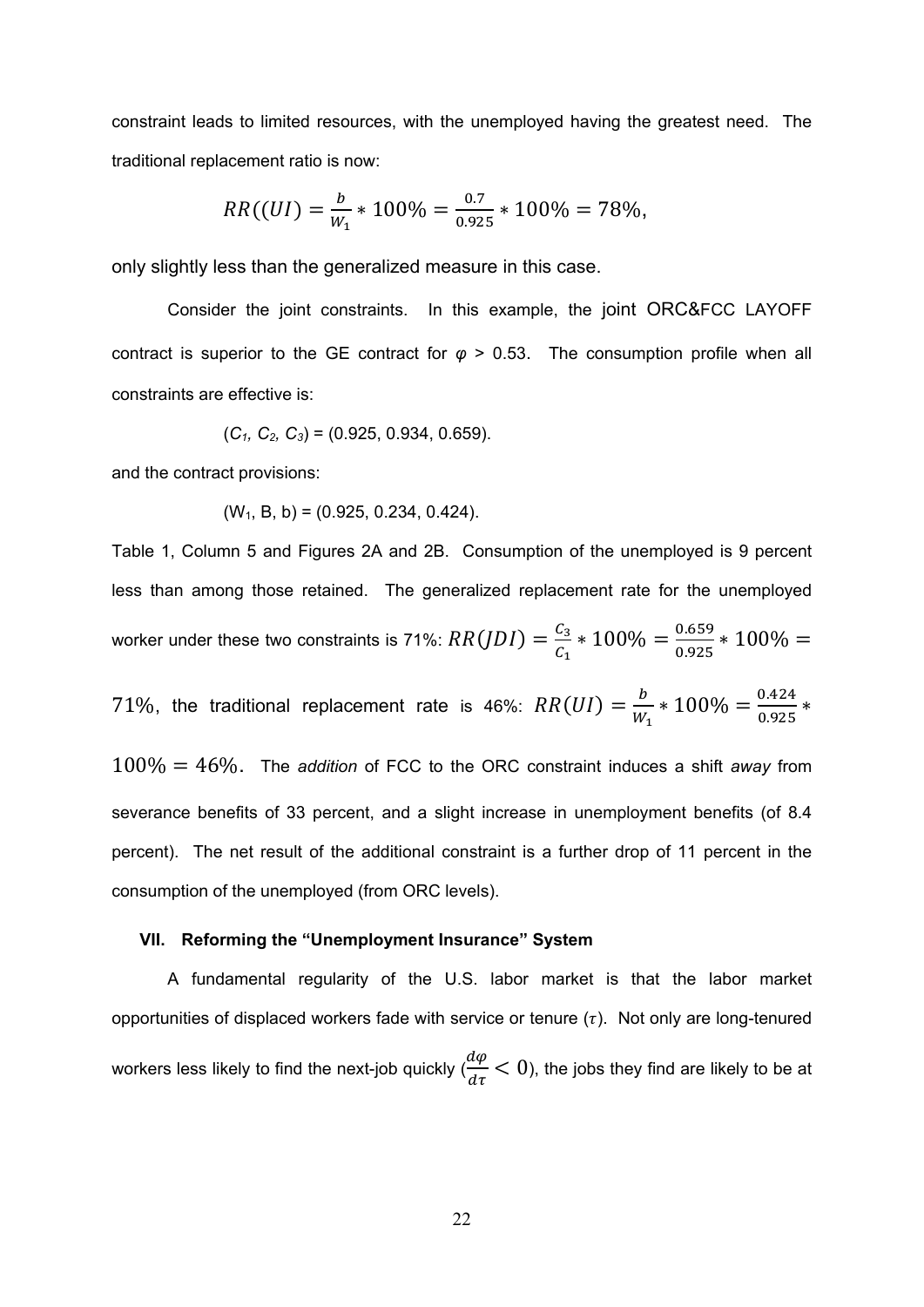lower wages than their pre-displacement jobs (  $dW^R$  $\frac{W}{d\tau}$  < 0).<sup>28</sup> This reality has important implications for how optimal contracts, both first and second-best, vary with tenure.

Job displacement insurance must consider wage insurance, which practically speaking means severance pay, as well as unemployment insurance benefits. The first-best model, as well as various second best models, calls for larger severance benefits with worker service in order to cover ever increasing expected reemployment wage losses, Figure 1b. Severance pay tends to be structured to reflect that, both in voluntary plans in the U.S. and in mandated plans worldwide. Using data drawn from Holzmann et al (2012), Figure 5 illustrates the distribution of mandated benefits world-wide at five years and twenty years of service. Although there are flat rate mandates, most mandates are consistent with a "number of weeks of pay per year of service" model. The modal benefit level at five years of service is about 10 weeks of pay, or two weeks per year of service, and the average expansion factor between five years and twenty is only slightly less than four.

#### <Figure 5>

The first-best model would have unemployment benefits vary with reemployment wages, and specifically decline as expected reemployment wages decline with tenure.<sup>29</sup> The prescription of declining UI benefits with tenure is even more obvious in the search moral hazard model, with the decreasing benefits with service mirroring the decline in reemployment wage. Actual unemployment insurance benefit levels in the U.S. are earnings- but not service-connected. Benefit levels do vary with the duration of benefit receipt, often as a step (down) function to zero, but not by worker tenure level. Internationally age is a more frequent conditioning factor for maximum unemployment benefit duration, usually in an attempt to bridge "gaps" until retirement benefits begin, but again not for benefit levels.

<sup>&</sup>lt;sup>28</sup> In multi-period contracts, older workers are more likely to retain their jobs in the first place  $(\frac{d\rho}{d\tau} > 0)$ because of the last-in-first-out policies common in both unionized and nonunionized workplaces.  $29$  The combination of unemployment insurance benefits and severance completely covers total earnings losses for those who cannot find reemployment.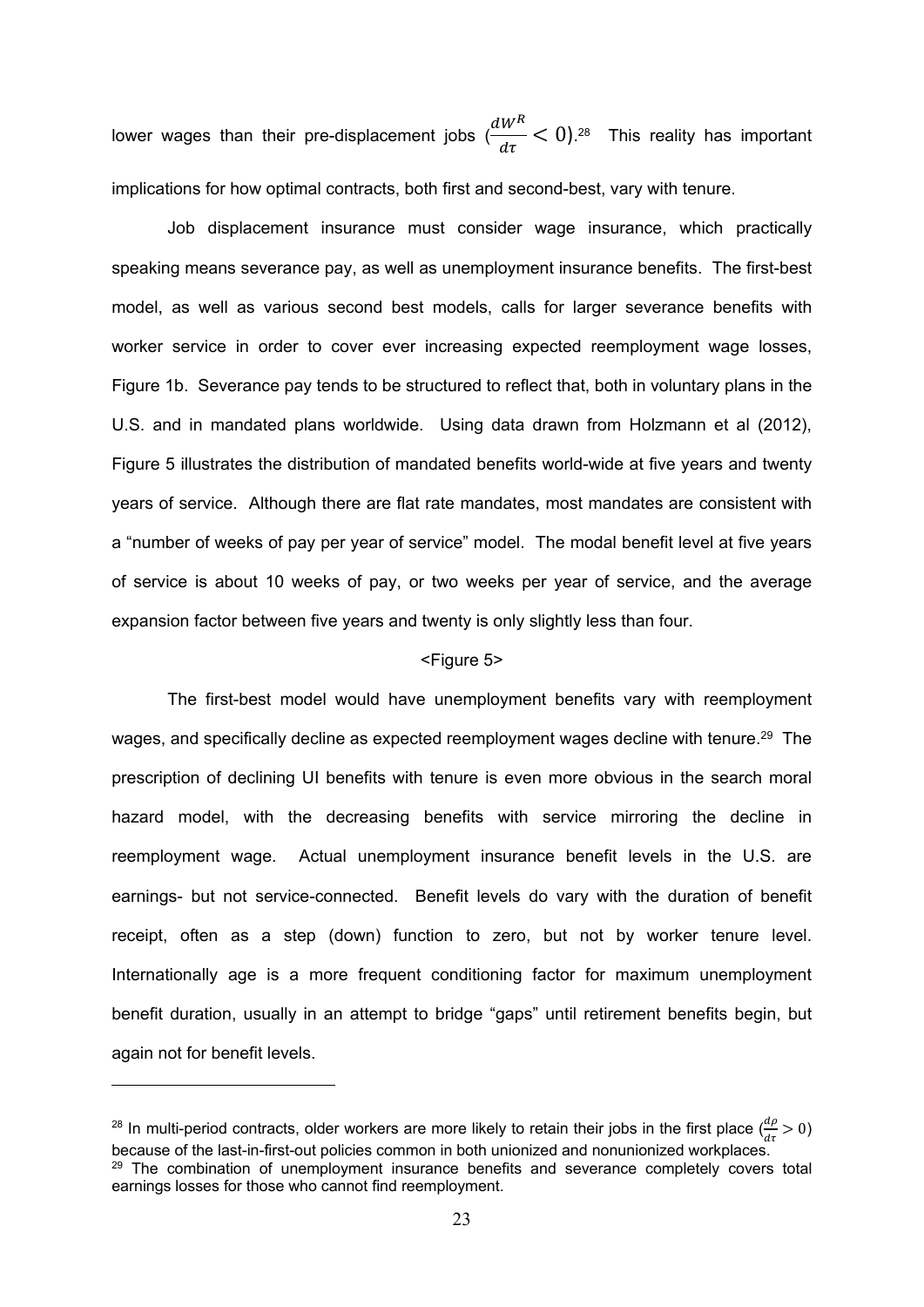The lack of adjustment for service in the UI benefit formula is problematic if search moral hazard is a concern. If the level is set appropriate to the short-tenured unemployed worker (high UI benefits and low severance pay), the benefit level will systematically discourage rehire among long-tenured workers with lower reemployment prospects relative to the pre-layoff wage. In this simple model, senior workers would not accept reemployment offers. Conversely if the benefit level is set to insure that long-service workers return to work at the lower reemployment wage if asked, then the short-tenured workers will be only partially insured against unemployment spells.

The likelihood of layoff moral hazard (firing cost) problems would of course rise with tenure in the first-best package, because all losses are covered, and these losses—both from unemployment spells and lower reemployment wages--grow with tenure. The key value is the expected separation benefit expenditures conditional on being displaced, where  $E(SEPBEN) = B + (1 - \varphi)b$  and first-best  $E(SEPBEN)$  grows with tenure. Either the worker will choose a layoff contract with diminished severance benefits that will insure the firm will reveal the demand state or skip layoffs and accept in its stead a guaranteed employment contract that does not require the firm to reveal its demand state.

One can easily design a subsidy that would eliminate FCC as an effective constraint. If unemployment benefits and severance benefits are mandated at first-best levels, a sufficiently large subsidy (or a shift to a non-user fee tax finance) to either expected unemployment benefits or severance benefits or some combination of the two would eliminate the firing cost constraint. In the numerical example, the firm would lay off workers in first-best circumstances with mandated first-best benefits as long as the government redirects 9.5 percent of total expected separation costs from "user cost" financing (financing linked to actual separation expenditures) to more general financing.<sup>30</sup>

 $30$  This calculation assumes that the subsidy is financed by a lump sum payroll tax of 0.5 percent of the value of production in the high demand state (0.05v).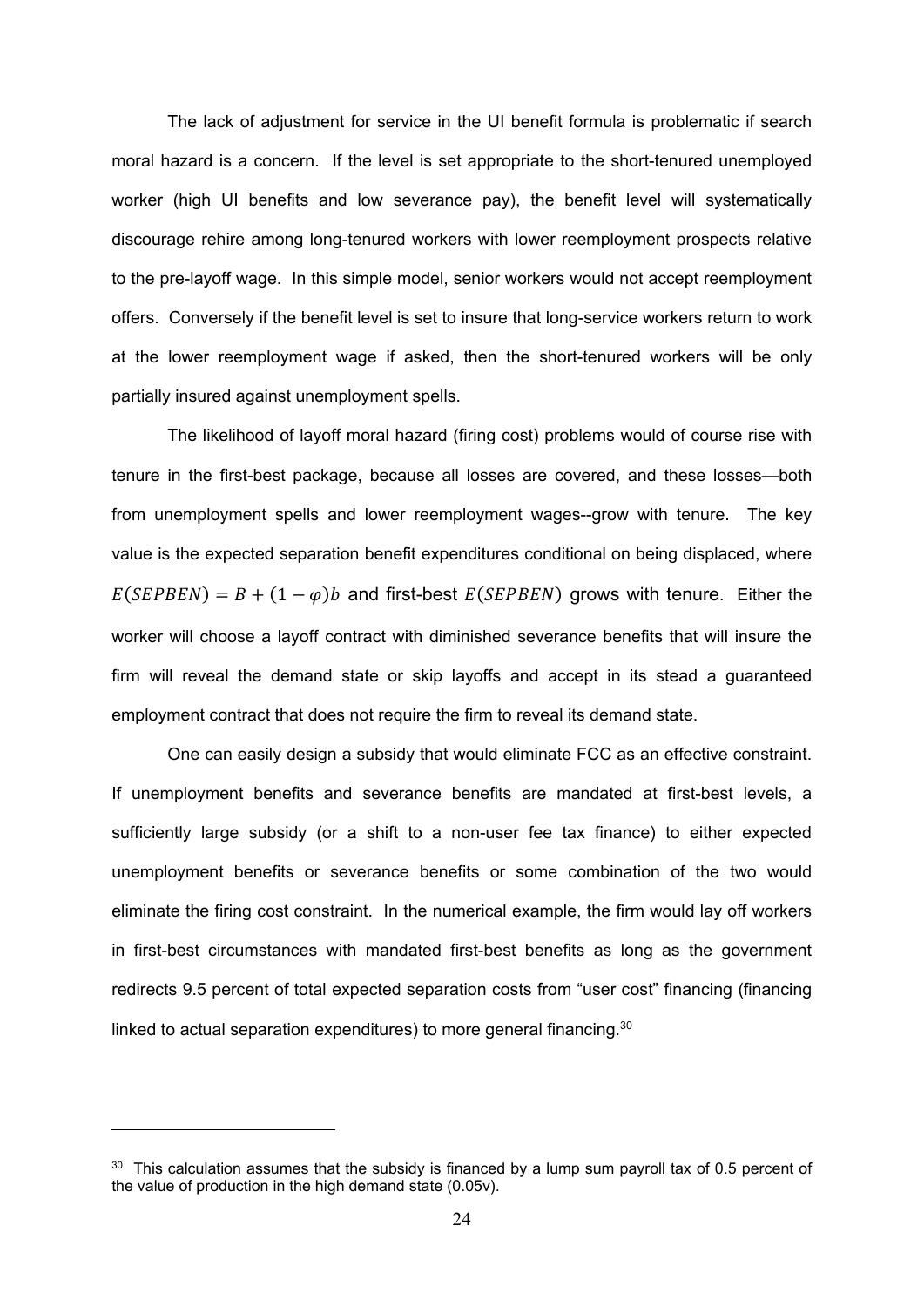#### **VIII. Conclusion**

A one period contracting model of job separation with the possibility of reemployment elsewhere is developed and used to frame the discussion of the ideal job displacement insurance package. Earnings losses arise from unemployment spells and reemployment wage losses. Workers can insure against job displacement losses either by entering guaranteed employment (labor hoarding) contracts or layoff contracts with a separation benefit package of unemployment benefits and wage insurance. Wage insurance is rarely if ever observed, but severance benefits, which are common, can be seen as scheduled wage insurance. In this two dimensional insurance package, a generalized replacement rate is needed to measure insurance adequacy—the sum of severance pay and UI benefits for the unemployed, or in the absence of other assets, total consumption of the unemployed relative to those who were not laid off. In the additively separable utility model used here, the ideal *generalized* job displacement replacement rate is 100 percent, with unemployment benefits equal to the reemployment wage and severance pay covering the difference.

Partial unemployment benefits may arise if search moral hazard limits the generosity of UI benefits. If the firm (authorities in a government model) cannot monitor the unemployed worker's wage offers, unemployment benefits must be sufficiently less than *reemployment* wages so that the worker is not better off remaining unemployed. The magnitude of the wedge between benefits and reemployment earnings is fixed by this imperative, but the location of the wedge relative to the wage of the worker who did not experience a layoff depends on market conditions. If most laid off workers cannot find employment, total consumption (UI benefits plus severance pay) will optimally approach initial pre-layoff wages. If most find work, reemployment wages.

A second potential concern is "firing costs," which we label here layoff moral hazard to draw the parallel with search moral hazard. Layoff moral hazard refers to the incentive of the firm to retain workers in low demand states (limit layoffs) because of the expected cost of the separation package. Some labor hoarding is optimal in the absence of moral hazard concerns—when for example workers as well as firms can monitor demand states and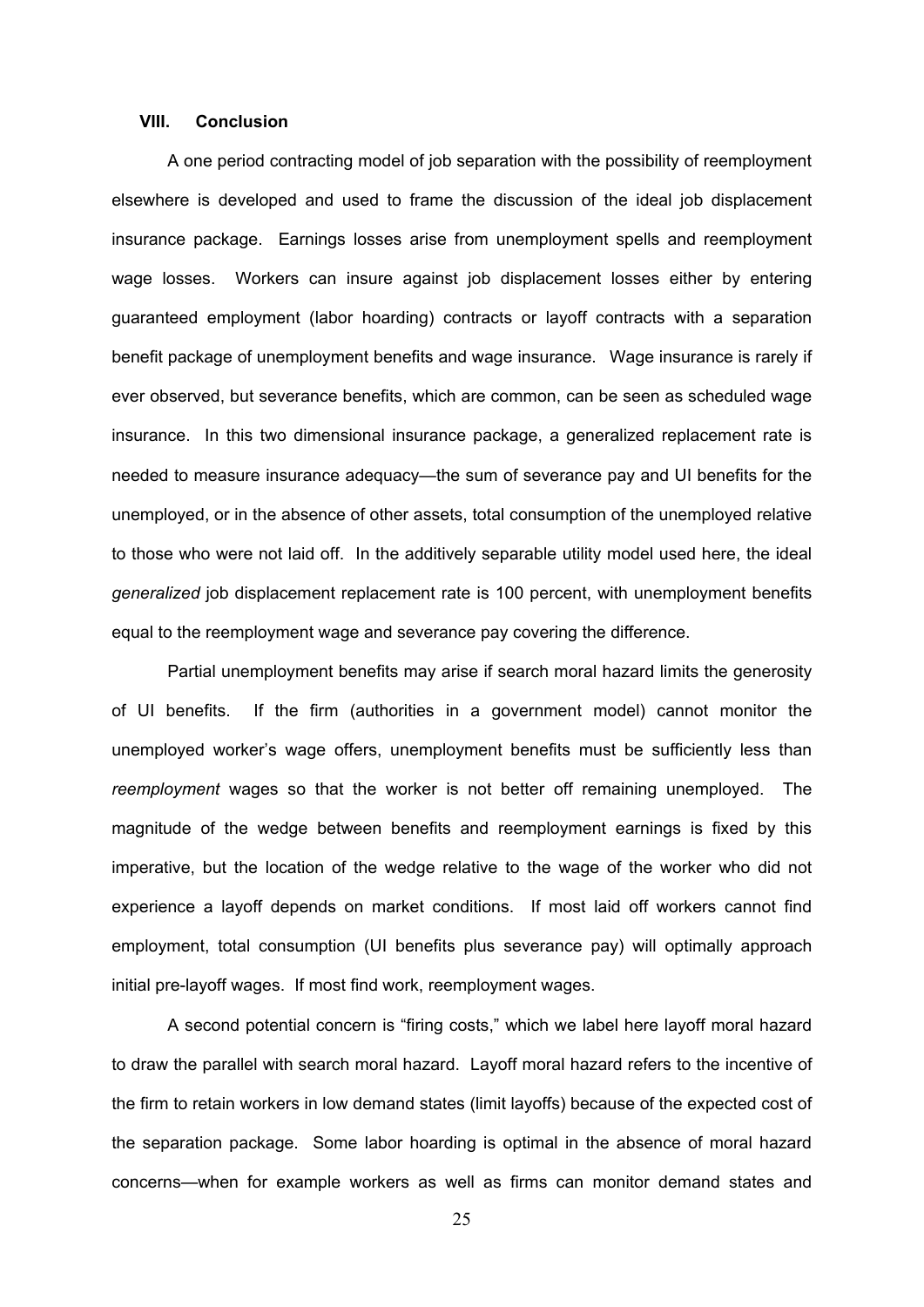commit to contracts based on that monitoring—but may become excessive when information is limited and firms adjust strategically. The design of the constrained program is straightforward; limited separation pay resources will be devoted solely to the unemployed until the first-best optimal UI benefit is reached (equal to the reemployment wage), after which resources will be channeled to severance pay. In a doubly constrained world (search and layoff moral hazard) the search moral hazard wedge between the unemployed and the never-laid-off will be maintained and aggregate separation benefits increased or decreased to meet the layoff moral hazard constraint.

Well known regularities in job displacement earnings losses with job tenure suggest obvious reforms of the "unemployment insurance" system. Long-tenured displaced workers typically receive lower wages upon reemployment, which has implications for both severance benefits. Severance benefits should be higher than those offered short-tenured workers *and* unemployment insurance benefits should be lower. If UI benefits are fixed at a level optimal for short-tenured workers, they will systematically induce high tenured, displaced workers, with lower reemployment wage prospects, to ignore otherwise attractive wage offers.

More generally the reemployment labor markets  $(\varphi, W^R)$  that displaced workers confront, and therefore the ideal separation benefit package they should receive (B, b), will vary across national economies. Within any economy, the reemployment market will also vary across industries, education levels, and across points in the business cycle. If we are to understand better the nature of job displacement insurance, we need to characterize these regularities carefully. There is no one-size-fits-all job displacement insurance plan.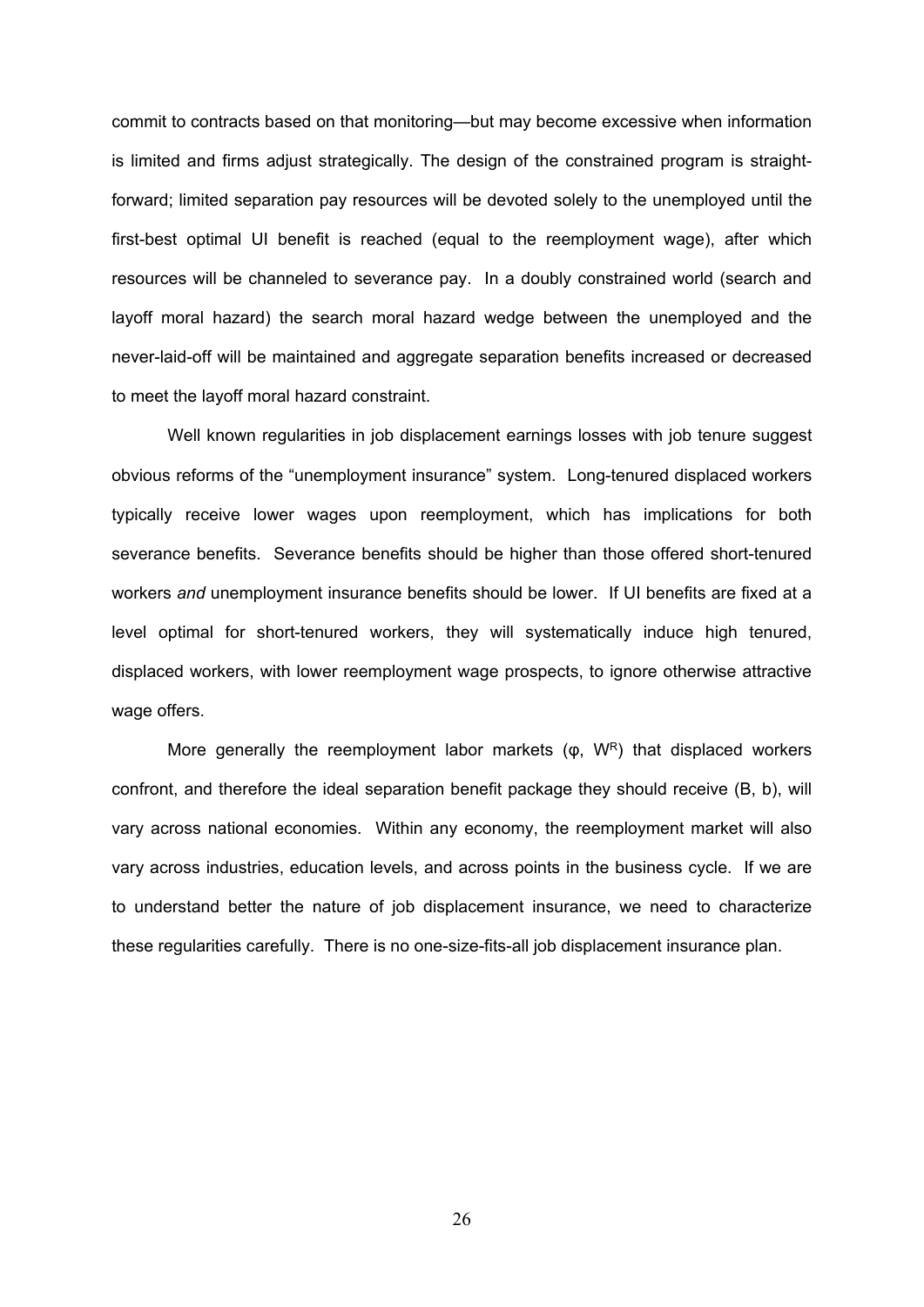#### REFERENCES

- Azariadis, Costas. 1975. "Implicit Contracts and Underemployment Equilibria," Journal of Political Economy, 83 (December): 1183-1202.
- Baily, Martin Neil. 1977. "Unemployment Insurance.as Insurance for Workers" Industrial and Labor Relations Review 30 (July): 495-504.
- Baily, Martin Neil, Gary Burtless, and Robert E. Litan. 1993. Growth with Equity: Economic Policymaking for the Next Century, Washington, DC.: 110-141.
- Blackwell, David W.; M. Wayne Marr, and Michael F. Spivey. 1990. "Plant-Closing Decisions and the Market Value of the Firm Source," Journal of Financial Economics v26.2 (August): 277-88.
- Blanchard, Olivier J., and Jean Tirole. 2008. "The Joint Design of Unemployment Insurance and Employment Protection: A First Pass," Journal of the European Economic Association v.6(1) March: 45-77.
- Buechtemann, C.F. ed. 1992. Employment Security and Labor Market Behavior: Interdisciplinary Approaches and International Evidence, Ithaca, NY: ILR press, Cornell University.
- Bureau of Labor Statistics (U.S. Department of Labor). 2012. Worker Displacement: 2009- 2011. BLS news release USDL-12-1719.
- Clinebell, Sharon K; and John M. Clinebell. 1994. "The Effect of Advance Notice of Plant Closings on Firm Value, Journal of Management; v.20.3 (Fall): 553-565.
- Fallick, Bruce C. 1996. "A Review of the Recent Empirical Literature on Displaced Workers." Industrial and Labor Relations Review, v.50.1 (October): 5-16.
- Farber, Henry S. 2004 Job Loss in the United States, 1981-2001 Accounting for Worker Well-being, Research in Labor Economics, v.23. 69-117.
- Farber, Henry S. 2011. "Job Loss in the Great Recession: Historical Perspective from the Displaced Workers Survey, 1984-2010," IZA DP No. 5696. May 2011.
- Fredriksson, Peter, and Bertil Holmlund. 2006. "Improving Incentives in Unemployment Insurance: A Review of Recent Research," Journal of Economic Surveys, vol.20.3: 357- 386.
- Gombola, Michael J.; and George P. Tsetsekos. 1992. "The Information Content of Plant Closing Announcements: Evidence from Financial Profiles and the Stock Price Reaction," Financial Management v21.2 (Summer): 31-40.
- Hallock, Kevin F. 2009. "Household Risks: Job Loss and the Fraying of the Implicit Employment Contract," Journal of Economic Perspectives, v. 23.4 (Fall): 69-93.
- Heckman, James J., and Carmen Pagés. 2004. "Introduction," in Heckman and Pagés, eds., Law and Employment: Lessons from Latin America and the Caribbean, Chicago, The University of Chicago: 1-107.
- Holmlund, Bertil. 1998. "Unemployment Insurance in Theory and Practice," Scandinavian Journal of Economics,100(1): 113-141.
- Holzmann, Robert, Yann Pouget, Michael Weber, and Milan Vodopivec. 2012. "Severance Pay Programs around the World: History, Rationale, Status, and Reforms" In Robert Holzmann and Milan Vodopivec, eds., Reforming Severance Pay: An International Perspective, Washington, DC: World Bank: 17-120.
- Hopenhayn, Hugo A. and Juan Pablo Nicolini. 1997. "Optimal Unemployment Insurance," Journal of Political Economy, 105.2 (April): 412-438.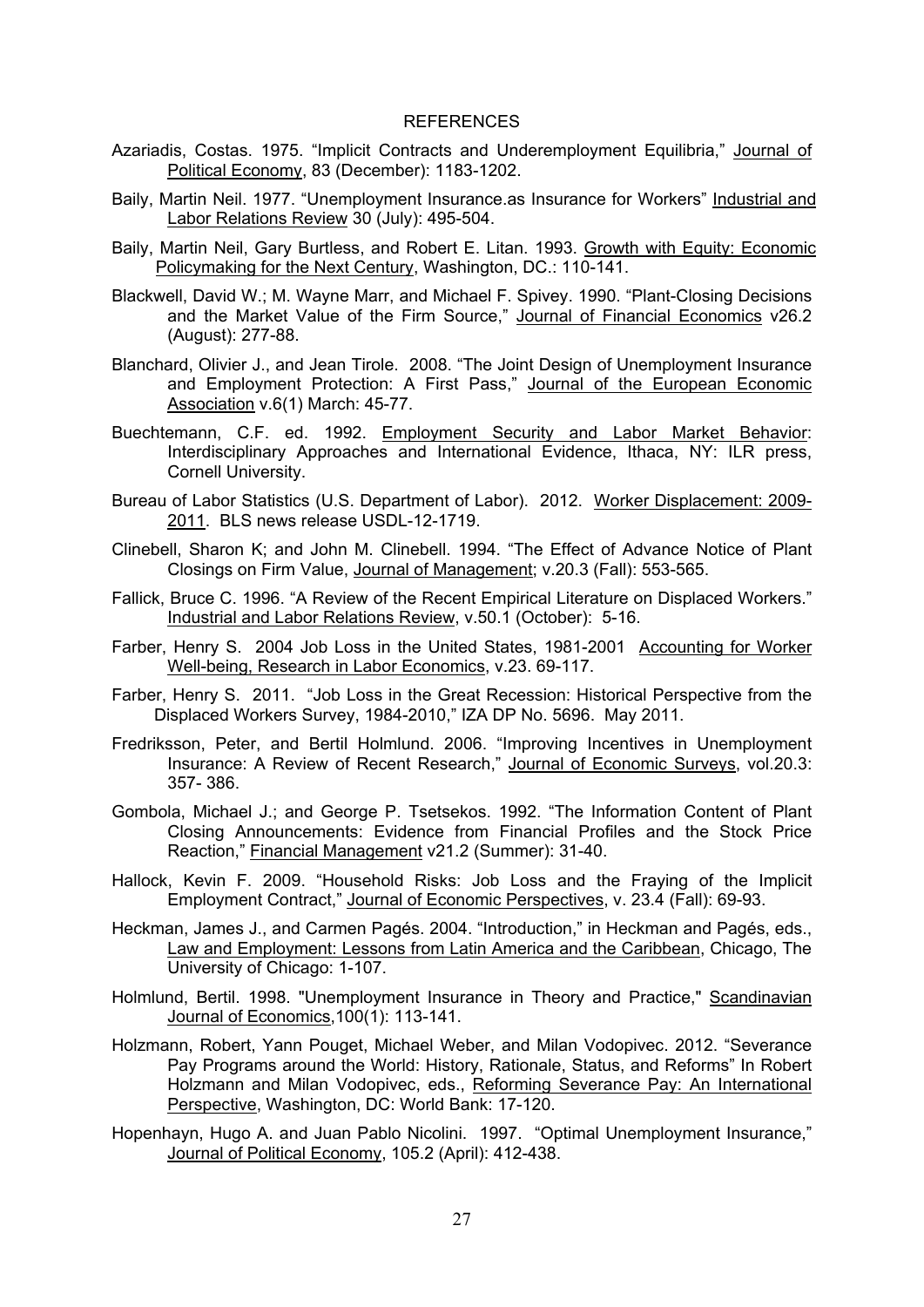- Jacobson, Louis S., Robert J. LaLonde, and Daniel G. Sullivan, 1993a. "Earnings Losses of Displaced Workers, American Economic Review v.83.4 (September): 685-709. 1993a.
- Jacobson, Louis S., LaLonde, Robert J. and Sullivan, Daniel G. 1993b. "Long-term Earnings Losses of High-seniority Displaced Workers." Economic Perspectives 17 (November/ December): 2-20. 1993b.
- Karni, Edi, 1999. 2006. "Optimal Unemployment Insurance: A Survey." Southern Economic Journal, 66 (October): 442-65.
- Kletzer, Lori G. 1998. "Job Displacement." Journal of Economic Perspectives v12, n1 (Winter): 115-36
- Kling, Jeffrey R. 2006 "Fundamental Restructuring of Unemployment Insurance: Wage-Loss Insurance and Temporary Earnings Replacement Accounts," The Hamilton Project, Brookings Institution, Discussion Paper 2006-05 September 2006.
- Kuhn, Peter, ed. 2002. Losing Work, Moving On: International Perspectives on Worker Displacement, W.E. Upjohn Institute for Employment Research, Kalamazoo, Michigan.
- LaLonde, Robert J. 2007. "The Case for Wage Insurance," Maurice R. Greenberg Center for Geoeconomic Studies at the Council on Foreign Relations http://www.cfr.org/publication/13661/case\_for\_wage\_insurance.html
- Lazear, Edward P. 1990. "Job Security Provisions and Employment," Quarterly Journal of Economics 105 (August), 699-726.
- Malcomson, J. 1999. "Individual Employment Contracts," in Orley Ashenfelter and David Card, eds. Handbook of Labor Economics, Vol. IIIB, Chapter 35, North Holland Press pp.2291-2372.
- Parsons, Donald O. 1986. "The Employment Relationship: Job Attachment, Work Effort, and the Nature of Contracts" in Orley Ashenfelter and Richard Layard, eds. Handbook of Labor Economics, Vol. II, North Holland Press: 789-848.
- Parsons, Donald O. 1996. "Imperfect "Tagging" in Social Insurance Programs," Journal of Public Economics 62: 183-207.
- Parsons, Donald O. 2000. "Wage Insurance: A Policy Review," in Research in Employment Policy, 2: 119-140.
- Parsons, Donald O. 2012. "Mandated Severance Pay and Firing Cost Distortions: A Critical Review of the Evidence," Chapter 3 in Robert Holzmann and Milan Vodopivec, eds., Reforming Severance Pay: An International Perspective, Washington, DC: World Bank, 2012, 121-157.
- Parsons, Donald O. 2013. "Understanding Severance Pay," Cuadernos de Economía (Spanish Journal of Economics and Finance) Elsevier. v.36, no, 106 Sept-Dec, 2013: 155-165. Draft available as "Understanding Severance Pay," IZA Working Paper 7641. http://ftp.iza.org/dp7641.pdf.
- Parsons, Donald O., 2015. "Job Displacement Insurance" in James Wright, ed. International Encyclopedia of the Social and Behavioral Sciences, 2nd edition, Vol 12. Oxford: Elsevier. pp. 819–832. March 2015. Draft available at http://ftp.iza.org/dp8223.pdf
- Parsons, Donald O. 2016. "Moral Hazard Concerns in First-best Unemployment insurance Contracts," George Washington University. (February).
- Rosen, Sherwin. 1985. "Implicit Contracts: A Survey," Journal of Economic Literature 23 (September): 1144-1175.
- Salanié, Bernard. 2005. The Economics of Contracts: A Primer, Second Edition, MIT Press.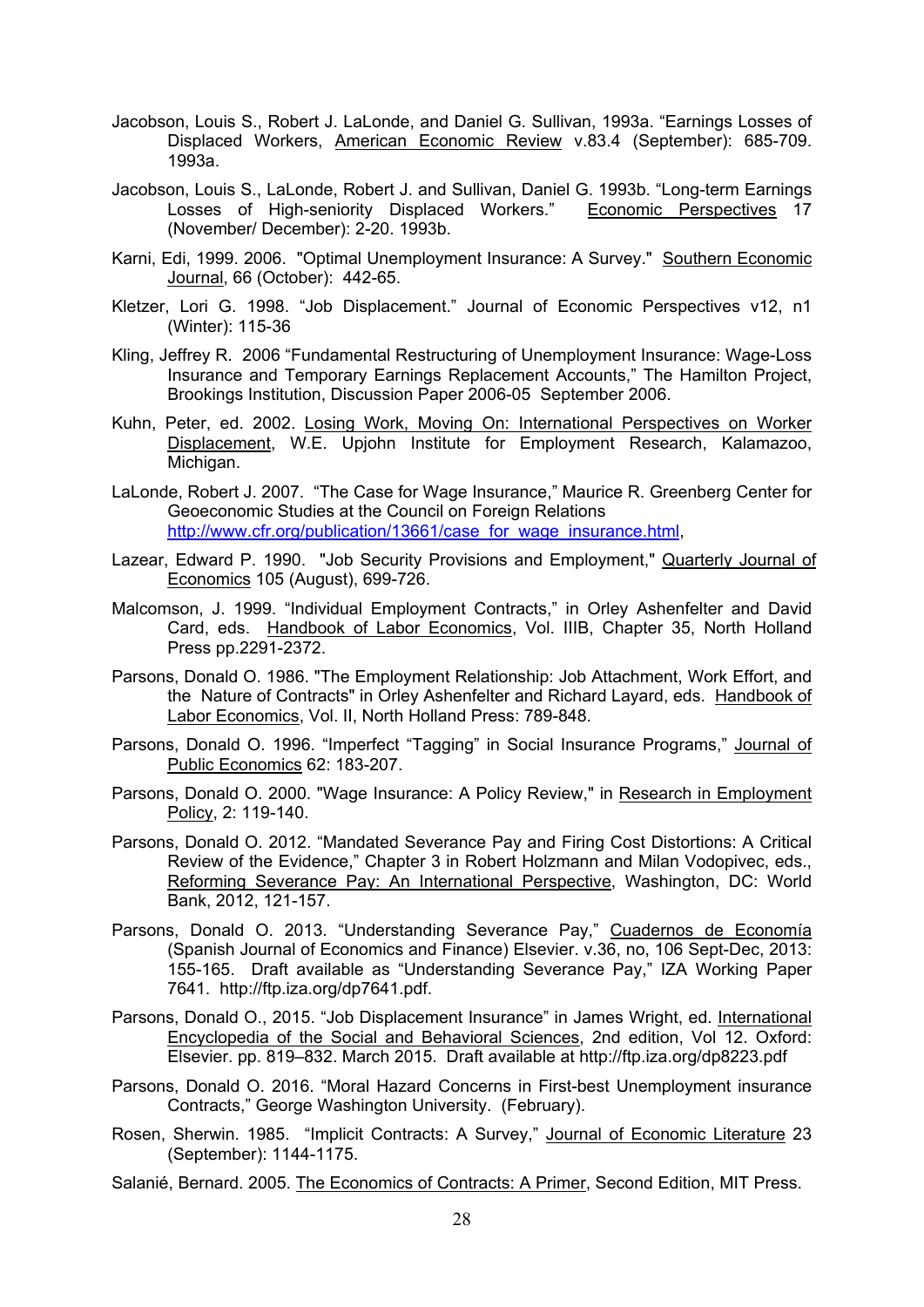- Shavell, Steven and Laurence Weiss. 1979. "The Optimal Payment of Unemployment Insurance Benefits over Time." Journal of Political Economy 87 (December): 1347-1362.
- Viard, Alan D. 2001. "Optimal Categorical Transfer Payments: The Welfare Economics of Limited Lump-Sum Redistribution," Journal of Public Economic Theory 3 (October): 483-500.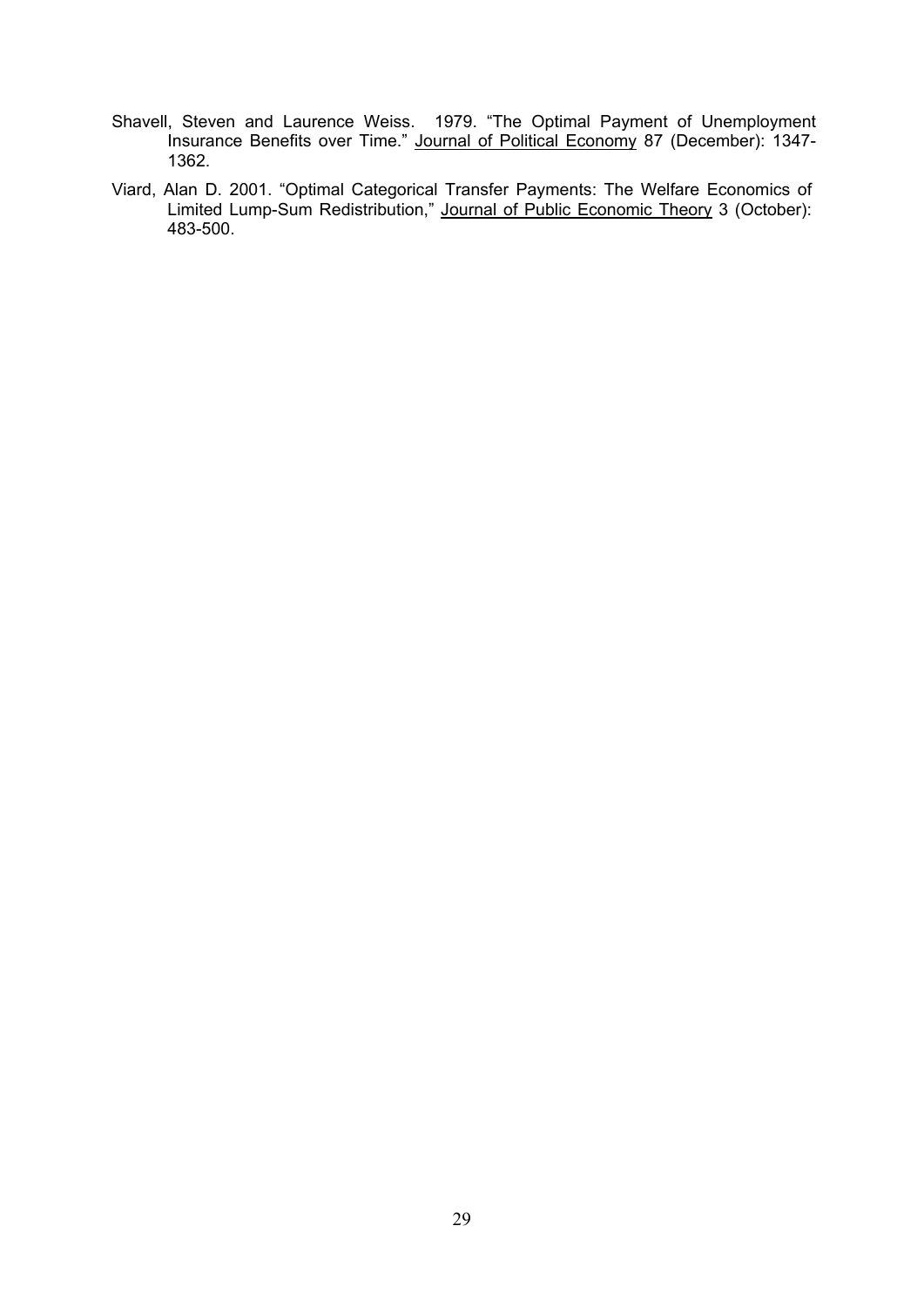Table 1 Information Asymmetries and Optimal Layoff Contract Provisions With Consequences for Consumption across States

|                     | <b>GE</b> | <b>FIRST</b><br><b>BEST</b><br><b>LAYOFF</b> | <b>ORC</b> | <b>FCC</b> | ORC/<br><b>FCC</b> |
|---------------------|-----------|----------------------------------------------|------------|------------|--------------------|
|                     | (1)       | (2)                                          | (4)        | (3)        | (5)                |
|                     |           |                                              |            |            |                    |
| <b>Phi Bounds</b>   |           |                                              |            |            |                    |
|                     |           |                                              |            |            |                    |
| $\varphi^{\bar{C}}$ | <b>NA</b> | 0.475                                        | 0.515      | 0.505      | 0.535              |
| $\varphi_2^C$       | <b>NA</b> | <b>NA</b>                                    |            | 0.714      | 0.714              |
|                     |           |                                              |            |            |                    |
| $\phi = 0.55$       |           |                                              |            |            |                    |
|                     |           |                                              |            |            |                    |
| W1 (WAGE)           | 0.925     | 0.908                                        | 0.908      | 0.925      | 0.925              |
| B (SEV)             | <b>NA</b> | 0.208                                        | 0.347      | 0.11       | 0.234              |
| b(UI)               | <b>NA</b> | 0.7                                          | 0.391      | 0.7        | 0.424              |
|                     |           |                                              |            |            |                    |
|                     |           |                                              |            |            |                    |
| $C_1$ (EMP)         | 0.925     | 0.908                                        | 0.908      | 0.925      | 0.925              |
| $C_2$ (REEMP)       | 0.925     | 0.908                                        | 1.047      | 0.81       | 0.934              |
| $C_3$ (UNEMP)       | 0.925     | 0.908                                        | 0.738      | 0.81       | 0.659              |
|                     |           |                                              |            |            |                    |

GE = guaranteed employment (no layoff) LAYOFF

FIRST BEST = full information

ORC = offer revelation constraint

FCC = firing cost constraint

ORC&FCC =both offer revelation and firing cost constraints may be effective. MODEL:

 $U = \ln(C)$  if employed;  $U = \ln(C) + \ell$ ,  $\ell > 0$  if unemployed.

PARAMETERS

- $l = 0.35$  $ρ = 0.85$ *v* = 1.0  $\theta$  = 0.5 *σ* = 0.7 (*WR* = 0.7)  $\varphi = 0.55$
- $\varphi^C$  GE/FB, GE/ORC, GE/FCC, and GE/FCC&ORC boundaries.
- $\varphi_2^C$  FCC&ORC/ORC boundaries.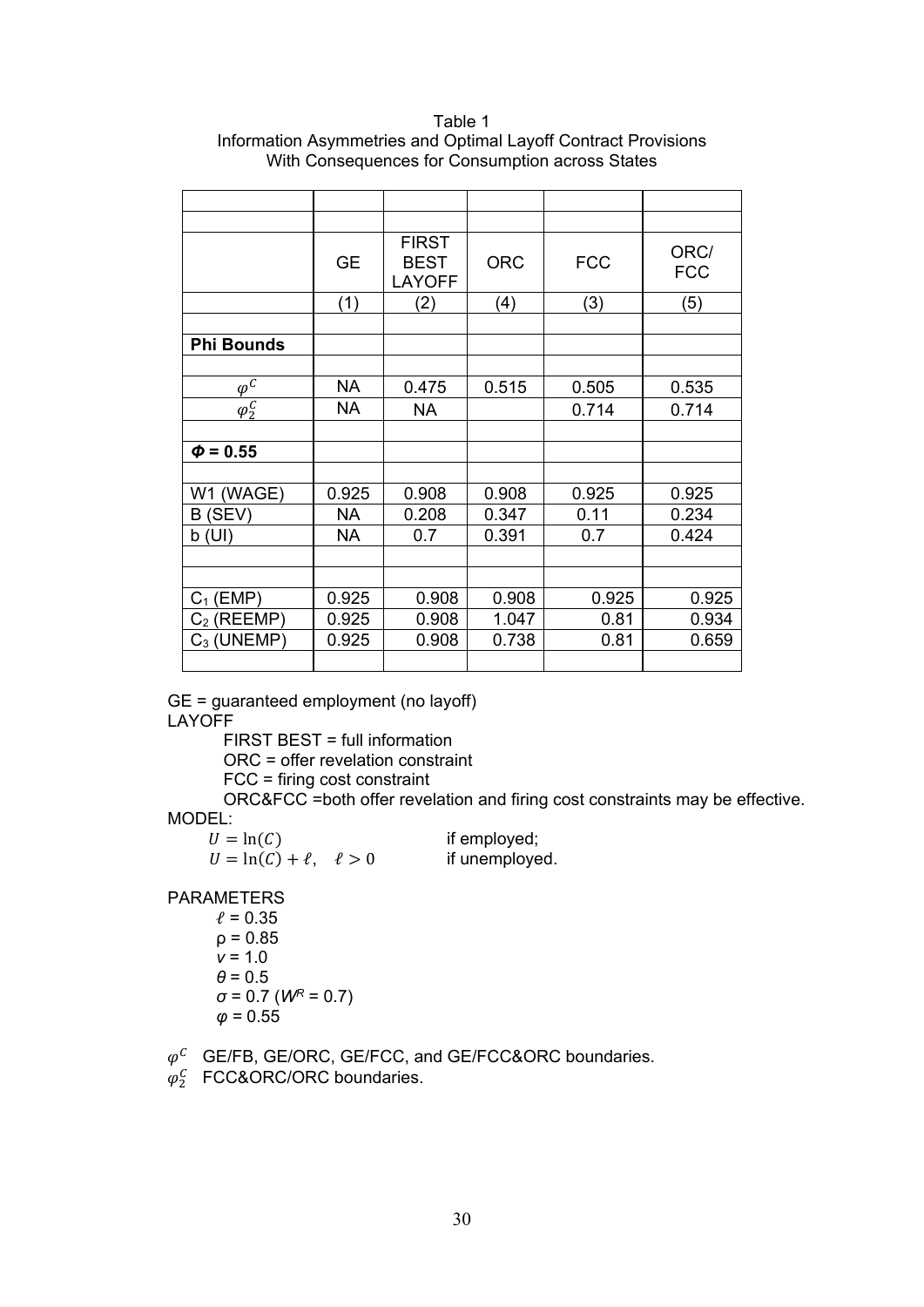FIGURE 1 THE IMPACTS OF JOB DISPLACEMENT (DWS)

Panel A: Post-Separation (up to three years) Labor Force Status by Age, Long Tenured Workers Jan 2012





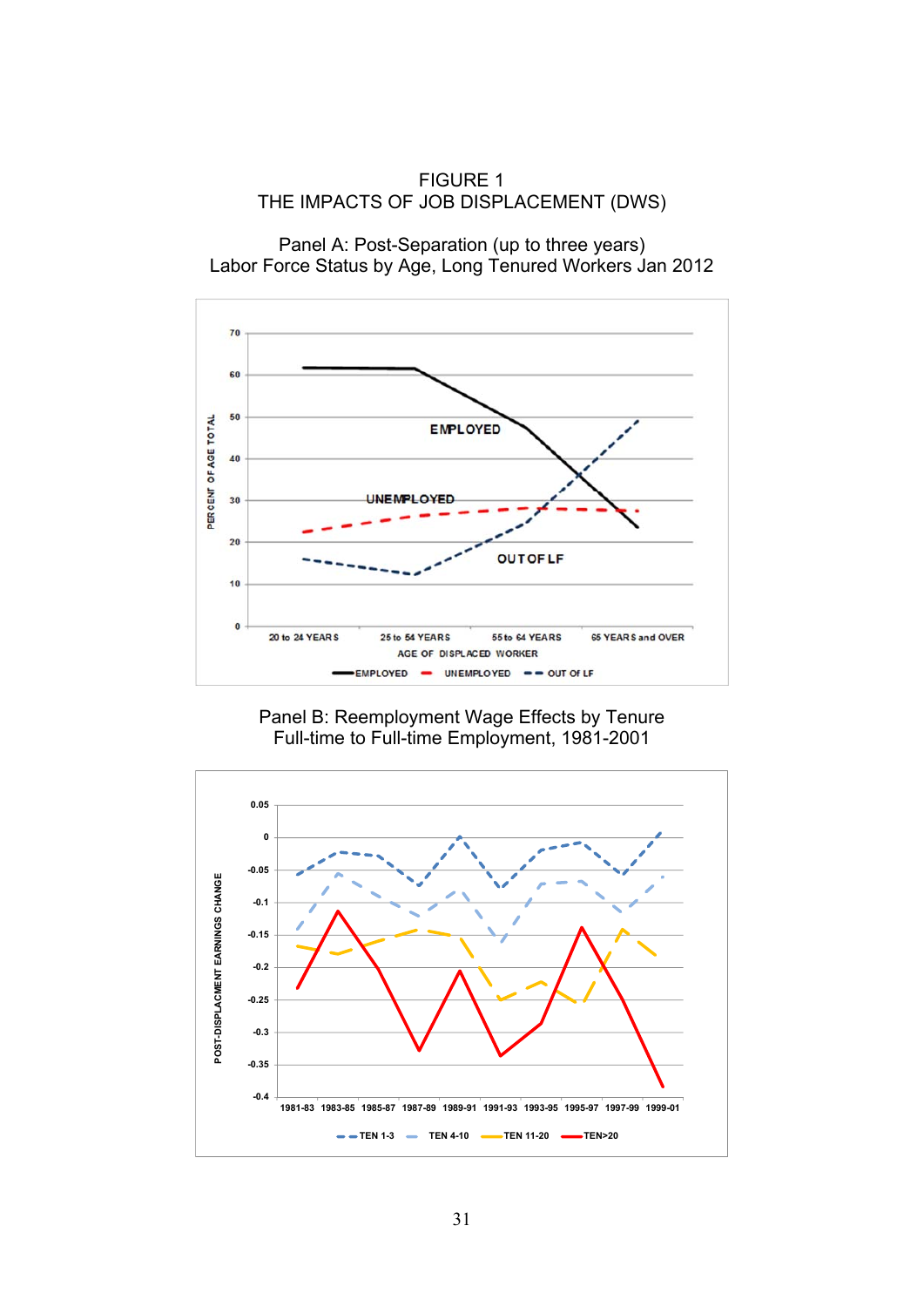#### FIGURE 2 CONSUMPTION AND OPTIMAL CONTRACT PROVISIONS ACROSS OUTCOMES By CONTRACT ENVIRONMENT



Panel A: Consumption

Panel B: Contract Provisions

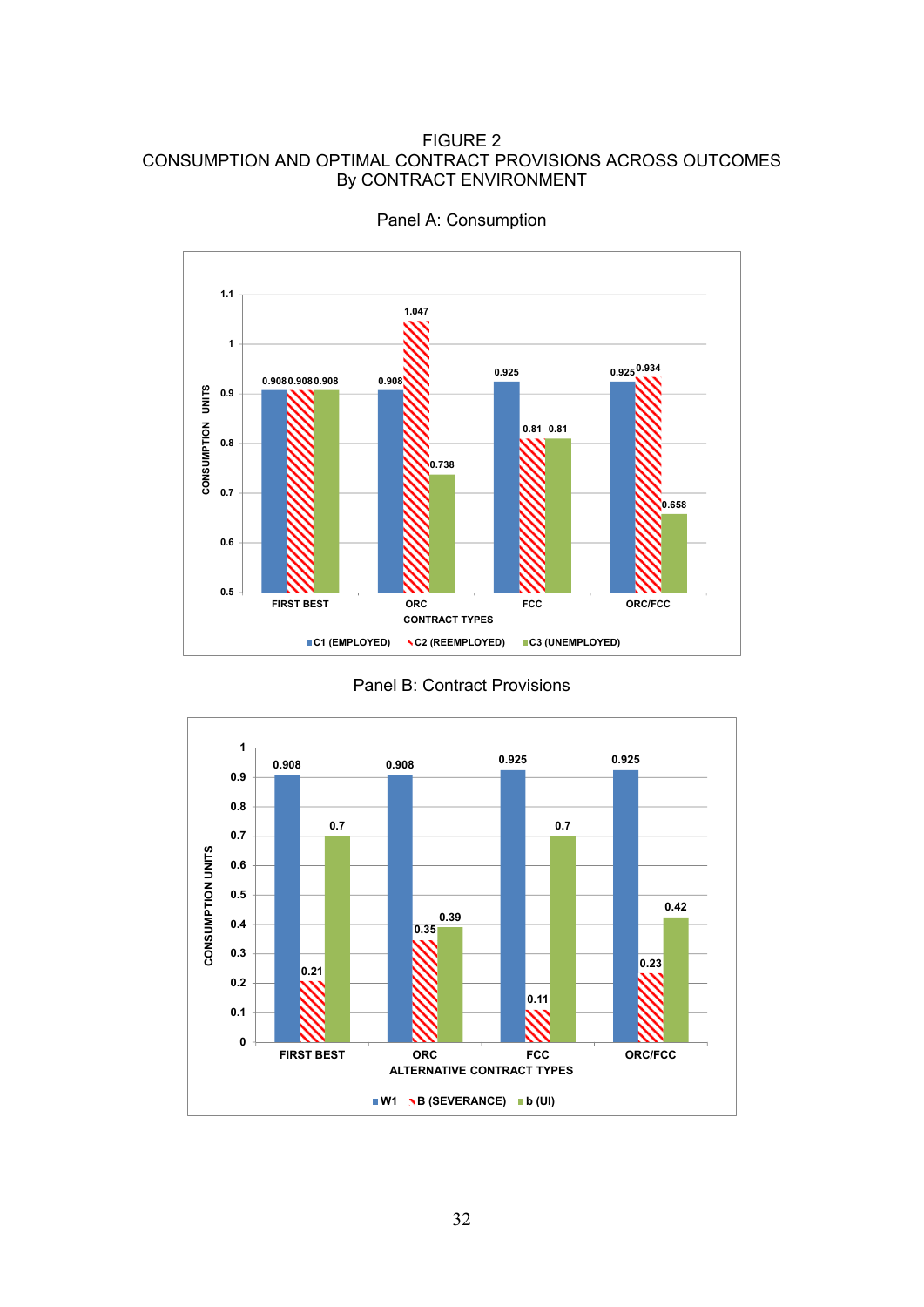#### FIGURE 3 CONSUMPTION AND CONTRACT PROVISIONS AS A FUNCTION OF REEMPLOYMENT PROBABILITY φ UNDER SEARCH MORAL HAZARD CONSTRAINT (GE SUPPRESSED)



Panel A: Consumption



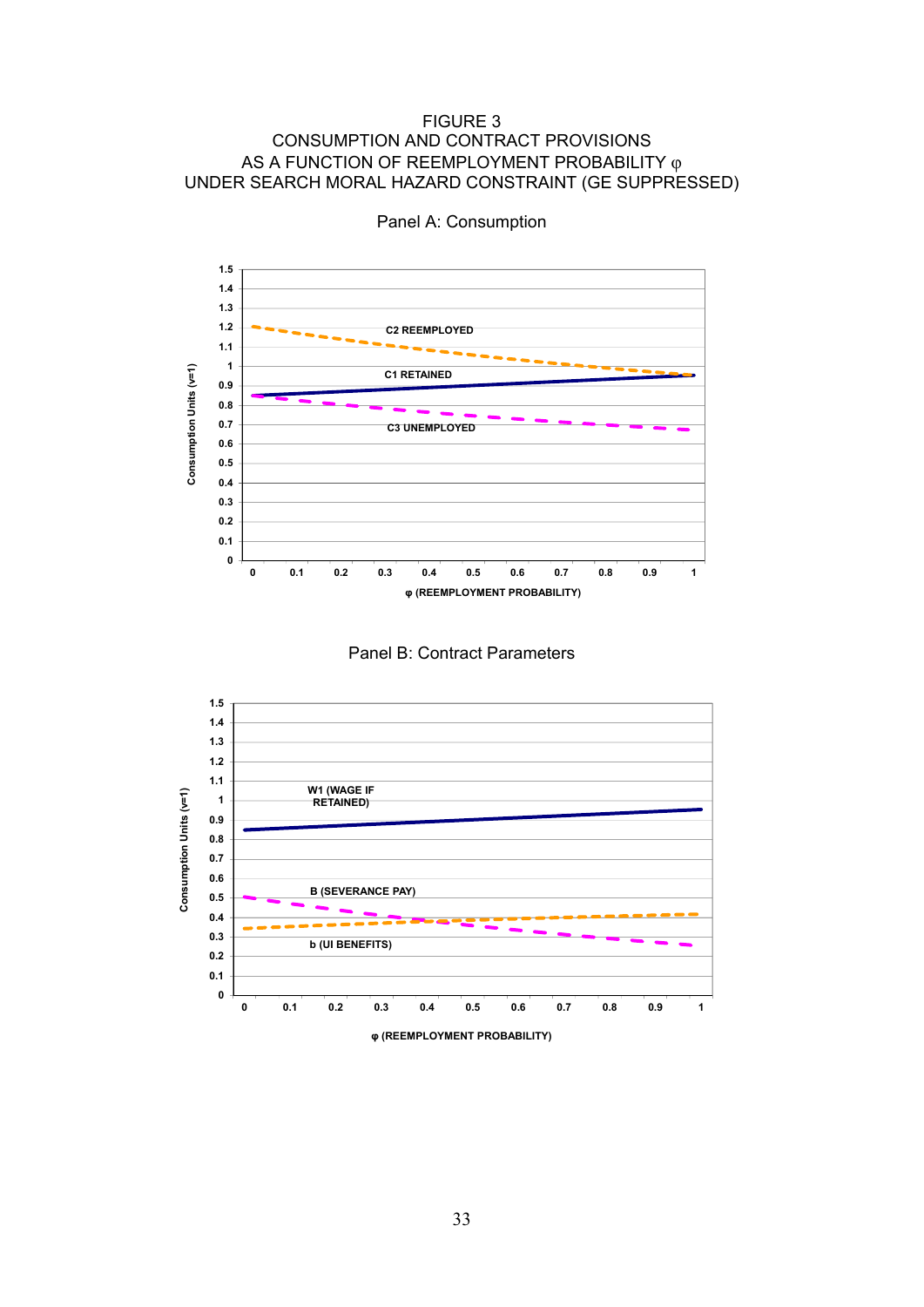FIGURE 4 CONSUMPTION AND CONTRACT PROVISIONS AS A FUNCTION OF REEMPLOYMENT PROBABILITY φ UNDER SEARCH MORAL HAZARD CONSTRAINT



Panel A: Consumption

Panel B: Contract Parameters